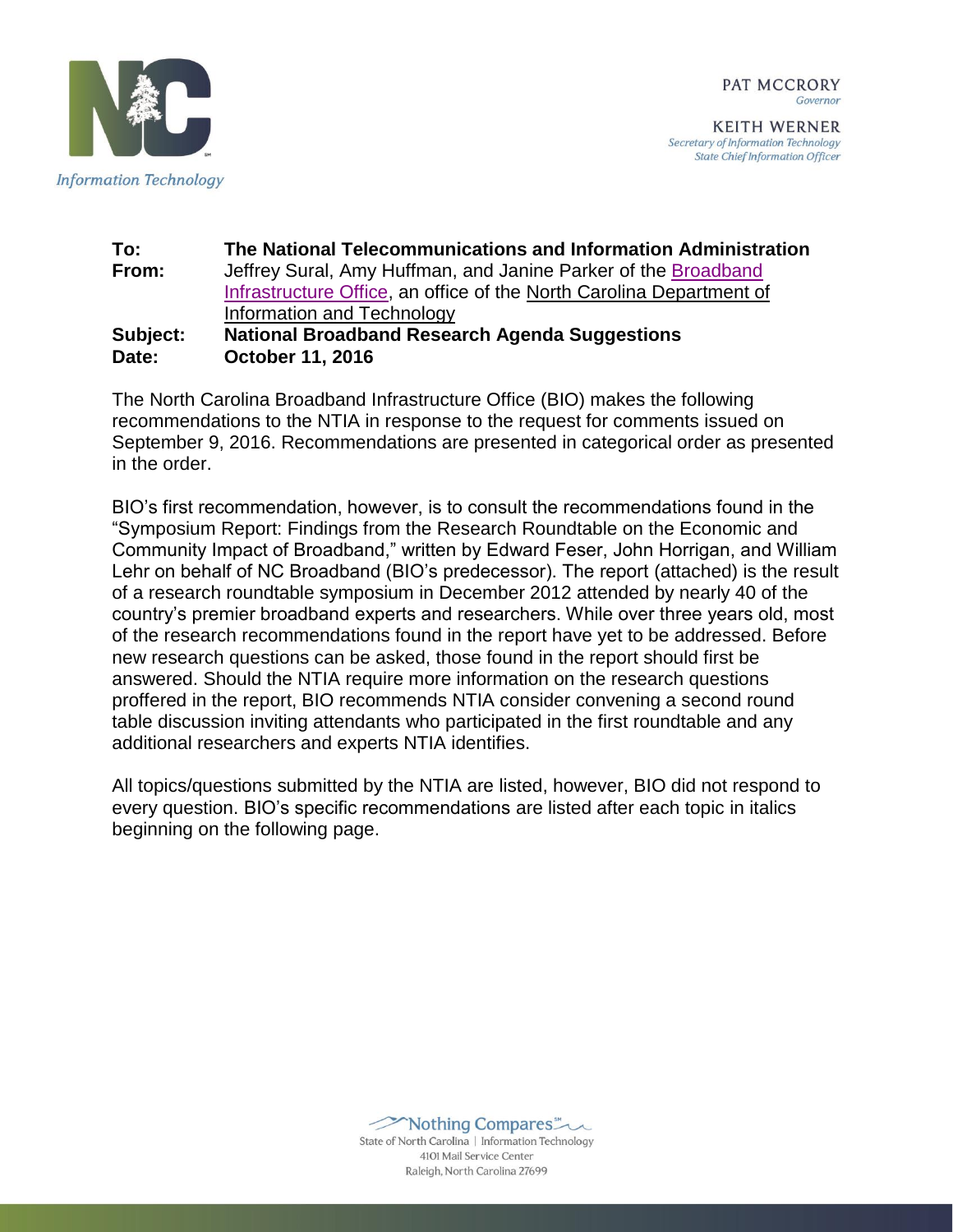

# **I. Broadband technology**

- a. Question: What are the critical data and research needs in the areas of broadband technology and innovation?
	- *i. Need data and research on what the most promising new emerging (like balloons, drones, planes, etc.) broadband delivery technologies are*
		- *1. Need data on how reliable these emerging broadband technologies are.*
		- *2. Need data on whether these emerging technologies will be able to deliver scalable, reliable speeds.*
	- *ii. Need data and research on what the most promising technologies that can enhance broadband speeds (i.e. Devices, platforms, etc.) are.*
	- *iii. Need data on how much private funding (i.e. VC, angel funding, etc.) is invested quarterly and annually in companies dedicated to enhancing broadband technologies.*
		- *1. Need data on how this compares to other sectors.*
- b. Question: What specific technology research proposals, and associated methodologies, should be prioritized to support the advancement of broadband technology? And why?
- c. Question: What specific technology research proposals can support federal efforts to foster the access and adoption of broadband technology across rural areas, and other unserved and underserved segments, such as population groups that have traditionally under-utilized broadband technology (e.g., seniors, low-income families, persons with disabilities)?

# **II. Broadband Access and Adoption**

- **a.** Question: What are the critical data and research needs in the area of broadband deployment and access?
	- *i. Need more granular (to census block level at least), more timely (current data is at least a year behind), consistent availability data released to states twice per year.*
- **b.** Question: What specific research proposals, and associated methodologies, regarding broadband access should be prioritized? And why?
	- *i. Need legislative evaluations at federal, state and local level to determine what impacts broadband related legislation has on broadband availability.*

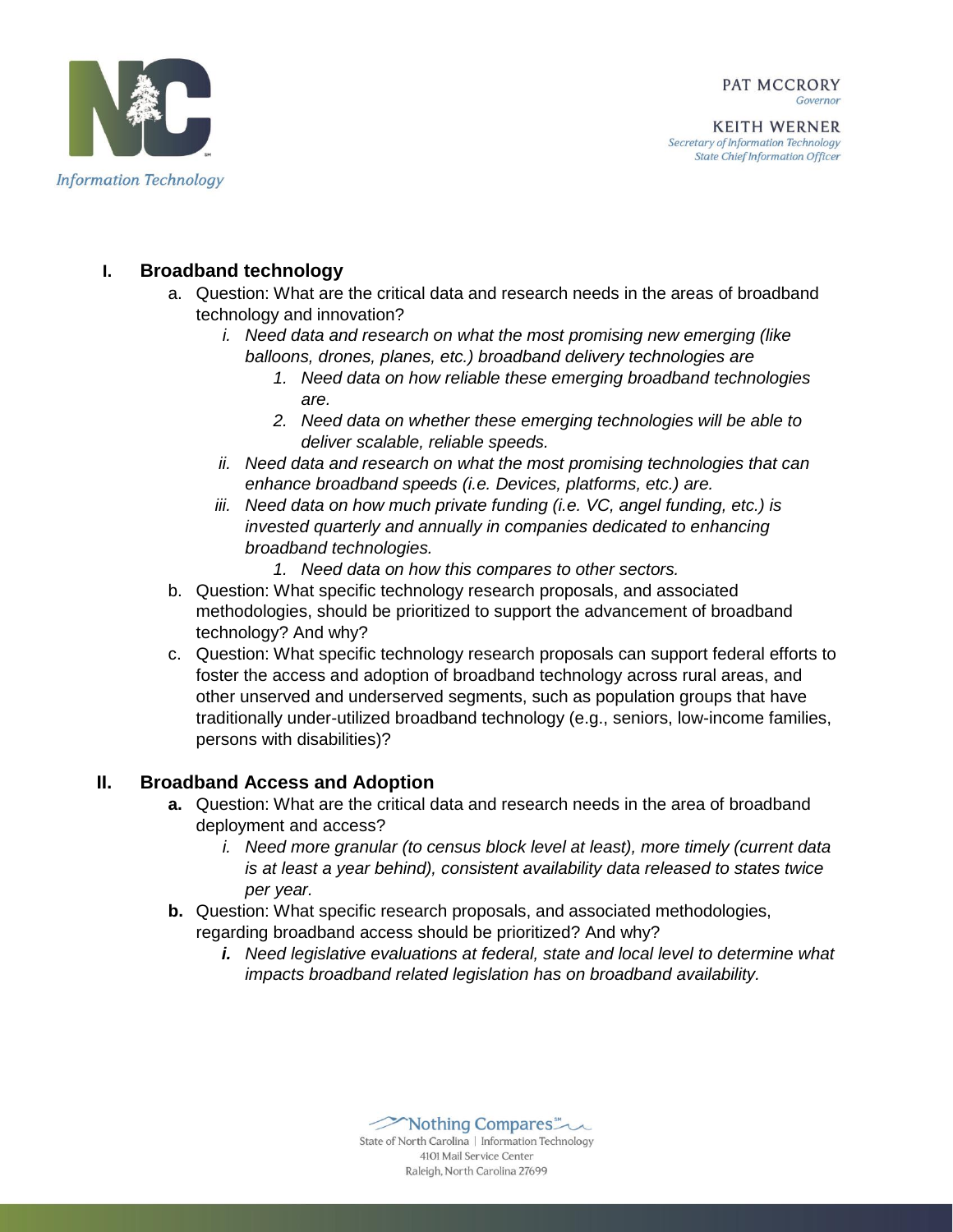



- **c.** Question: What are specific areas for federally-supported research as related to key market trends that impact broadband deployment, including business models, publicprivate partnerships, sustainability drivers, the removal of regulatory barriers?
	- *i. Need published case studies, program evaluations, etc. to show what the most effective public-private partnerships in expanding broadband availability are.*
	- *ii. In depth project/program evaluations on existing federally funded programs intended to enhance access.*
- **d.** Question: What are the critical data and research needs in the areas of broadband adoption and utilization?
	- *i. Need timely, consistent adoption data granular to (at least) county level. It's necessary for any sort of research and policy development and not currently being made available to the states.*
	- *ii. Need in depth project/program evaluations on existing federally funded programs intended to enhance broadband adoption and utilization.*
- **e.** Question: What specific research proposals, and associated methodologies, regarding broadband adoption and utilization should be prioritized and why?
	- *i. Need comprehensive legislative evaluations at federal, state and local level to better understand what impacts broadband related legislation has on broadband adoption and use.*
	- *ii. A research study on how broadband access and adoption changes economic and education outcomes for low to moderate income families.*
	- *iii. A research study to answer research question: How does mobile adoption impact digital equity?*
	- *iv. A research study to answer research question: What is broadband's impact on health outcomes? Does it differ based for different demographics, regions, etc.?*
	- *v. A research study to answer research question: Is adoption of mobile broadband a complement or substitute to wireline adoption? Is it different for different demographics? Does it differ between rural/urban populations?*
- **f.** Question: What specific research and data are needed to understand how rural residents and other population groups that have traditionally under-utilized broadband technology (e.g., seniors, low-income families, persons with disabilities) can better adopt and broadband?
	- *i. Need research on question: How much is the wide variety of devices/differing platforms/operating systems available to consumers impacting broadband and device adoption?*

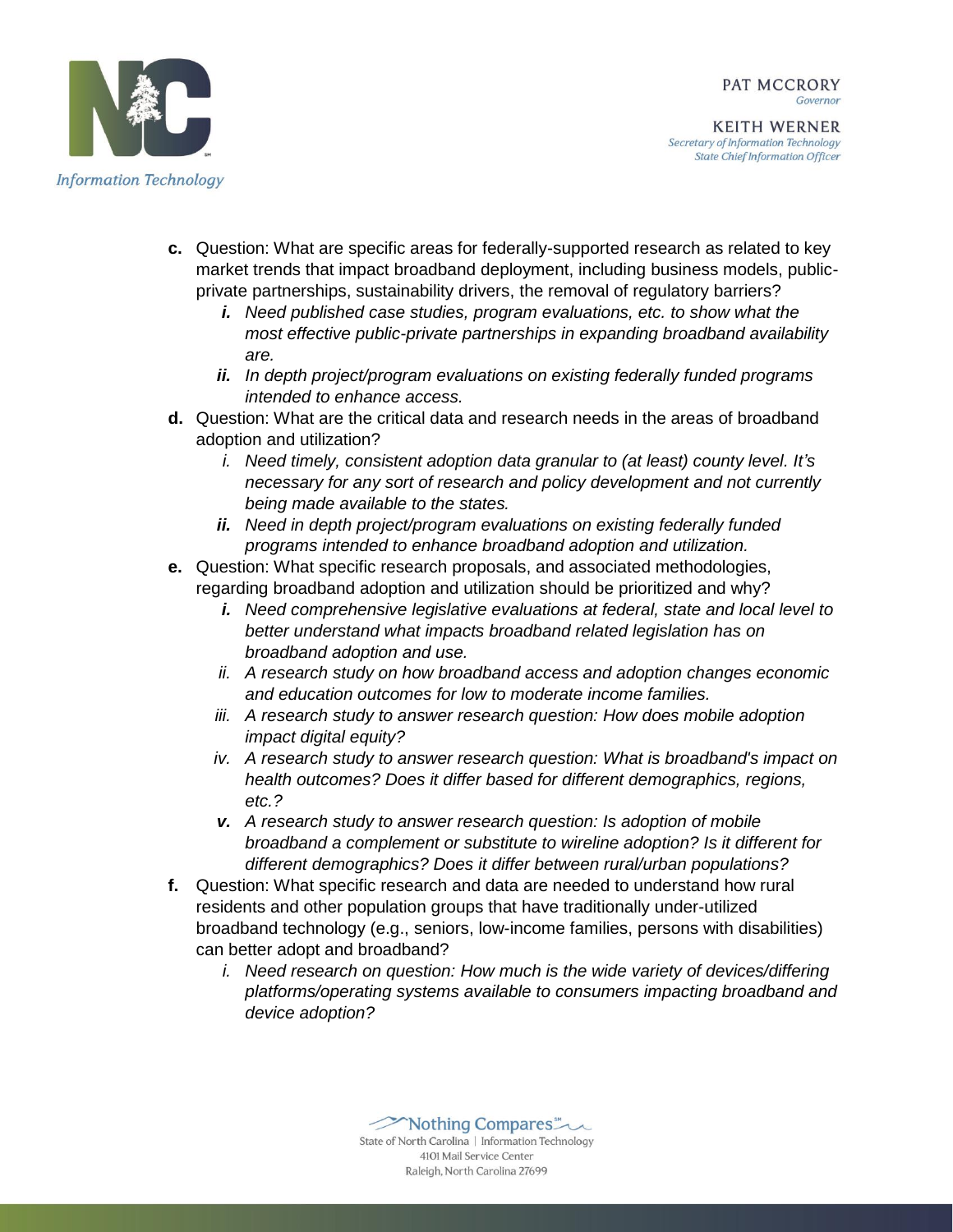

**KEITH WERNER** Secretary of Information Technology **State Chief Information Officer** 

- *1. Does it differ for different demographics? Different regions? Rural and urban residents?*
- *ii. Need research on question: Is there an optimal device/platform/operating system for new adopters?*

# **III. Socioeconomic Impacts**

- **a.** Question: What are the critical data and research needs in the area of broadband and its economic and social impact?
	- *i. Need annual data on what the microeconomic impact of broadband is on households.*
	- *ii. Need annual data on what the macroeconomic impact of broadband on communities, counties, states, and the country.*
	- *iii. Need more specific research on small business broadband adoption and utilization and how it impacts their success.*
- **b.** Question: What specific research proposals, and associated methodologies, regarding the socioeconomic impact of broadband should be prioritized?
	- *i. Need updated, annual data on the micro and macroeconomic impacts of broadband.*
- **c.** Question: are there specific socioeconomic research areas that can help measure the effectiveness of federal programs seeking to foster broadband access, adoption, or competition?

# **IV. Opportunities for Federal Leadership in Data Collection and Research**

- a. Question: What opportunities exist to improve the sharing of research from federal research programs with external stakeholders (e.g. industry, academia)? Likewise, how can external stakeholders better share their research with federal agencies?
	- *i. The federal government should create and regularly update a portal to house state and local ordinances and regulations related to broadband can access for no cost.*
		- *1. Portal should be user friendly, easily searchable and sortable*
	- *ii. The federal government should create and regularly update a portal to house published research on broadband availability, adoption and use that all researchers, states, etc. can access for no cost.*
		- *1. Portal should be user friendly, easily searchable and sortable*
		- *2. Could also provide a forum within the site where researchers can talk with one another, comment on their work, speak about their*

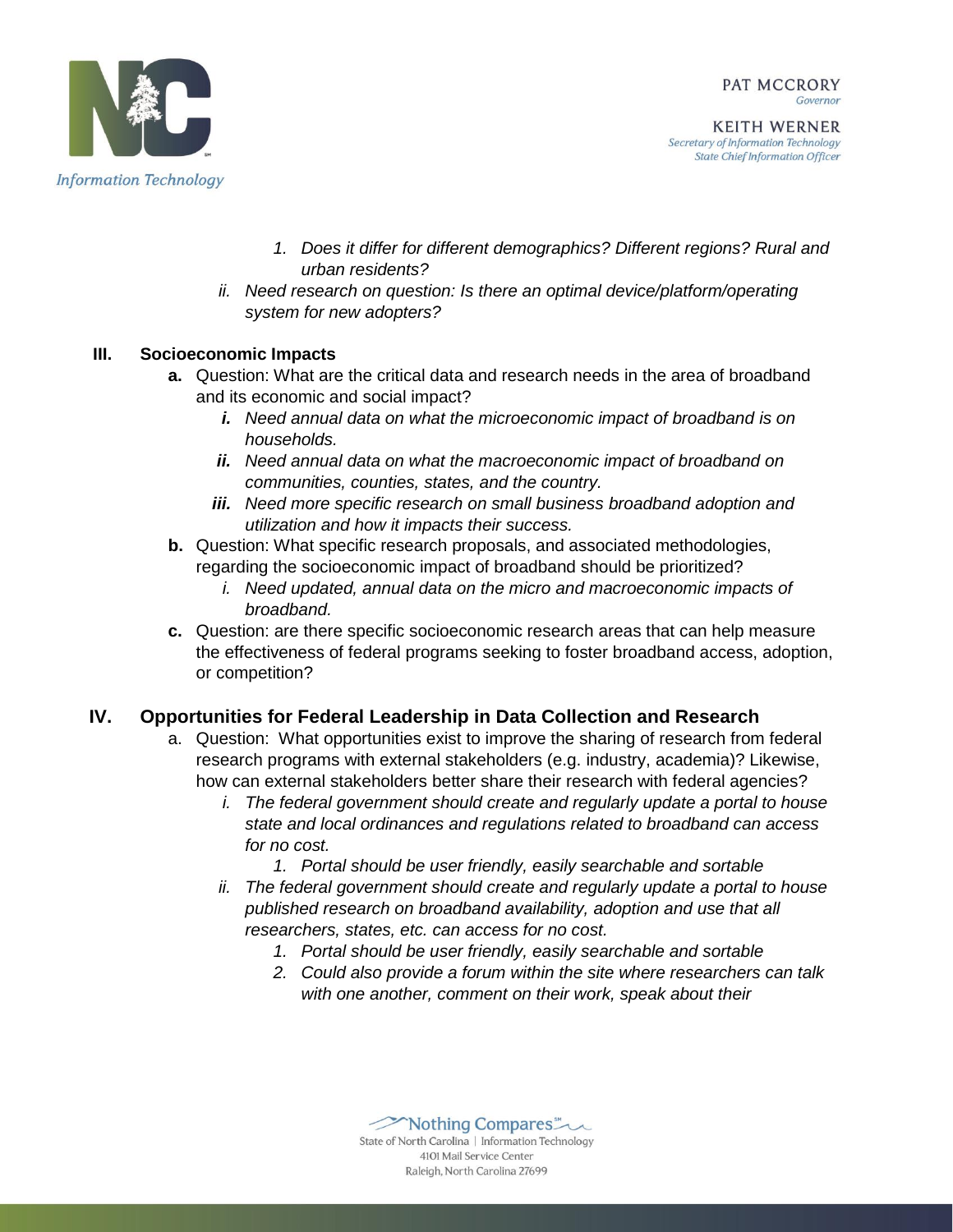

**KEITH WERNER** Secretary of Information Technology **State Chief Information Officer** 

*methodology, potential collaborations, etc. i.e. Something like a Slack channel.*

- *3. At the very least the portal should provide way to contact researchers whose work is published in the site*
- *iii. All federal agencies should embed digital focused research into their research with input from experts NTIA and FCC.*
- b. Question: What are suggestions for enhancing cross-disciplinary collaboration in broadband research?
- c. Question: Given limited federal budgets and existing research efforts led by industry, academia, and other external groups, what specific role should the federal government play in the area of broadband research?
	- *i. The NTIA should fund research conducted by cross-disciplinary collaborative academics or state researchers.*
	- *ii. The NTIA should aggregate and share best practices with researchers and states.*
- d. Question: Are there opportunities to collect new broadband-related data or expand current data sets within federal programs that fund and/or produce research?
- e. Question: What data (whether public, commercial/proprietary) would facilitate ground-breaking research related to broadband, if that data were to become available?
	- *i. Need granular (household level) data on fiber availability to determine where gaps are and how communities should plan.*
	- *ii. Data on where middle mile fiber routes are.*
	- *iii. Data on where last mile fiber routes are.*
	- *iv. Data on fiber availability to existing businesses, green sites, make-ready sites, etc.*
- f. Question: What are possible changes to federal policies and programs that could enhance broadband research?
- g. Question: What are recommendations for standardizing broadband and commonlyused demographic terms across the research community? How can these terms be operationalized to ensure comparability of data?
	- *i. NTIA should consult with other researchers/agencies/stakeholders who use common terms. Next, the NTIA should aggregate results then host a roundtable/forum/crowd-source opportunity for stakeholders and researchers to contribute to establish a set of agreed upon definitions for commonly used terms and publish them as agreed upon, standardized terms.*

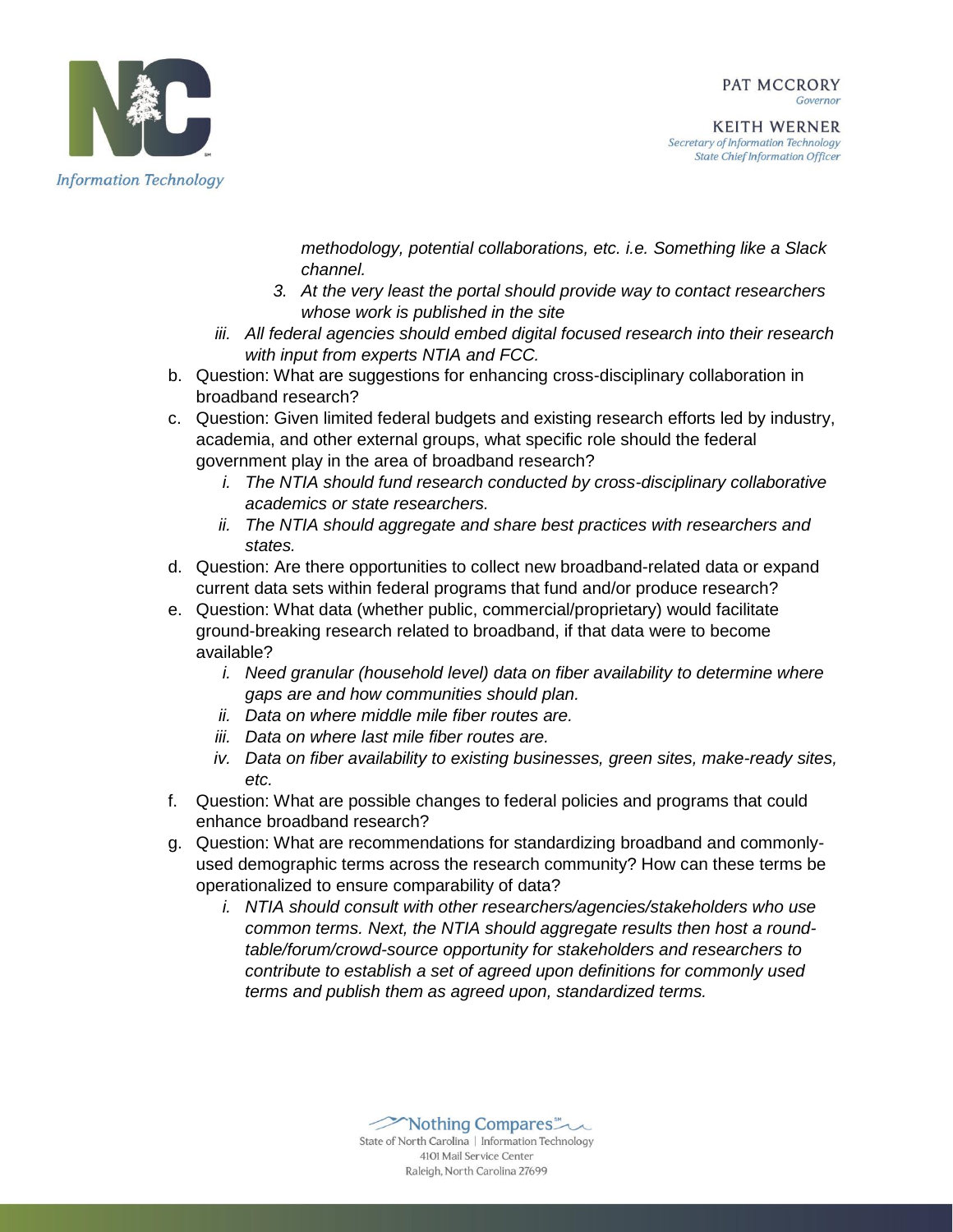# **SYMPOSIUM REPORT: Findings from the Research Roundtable on the Economic and Community Impact of Broadband**

**December 7, 2012**



# Prepared for NC Broadband, a Division of the North Carolina Department of Commerce

by Edward Feser, John Horrigan and William Lehr

March 2013



THRIVE

in NORTH CAROLINA®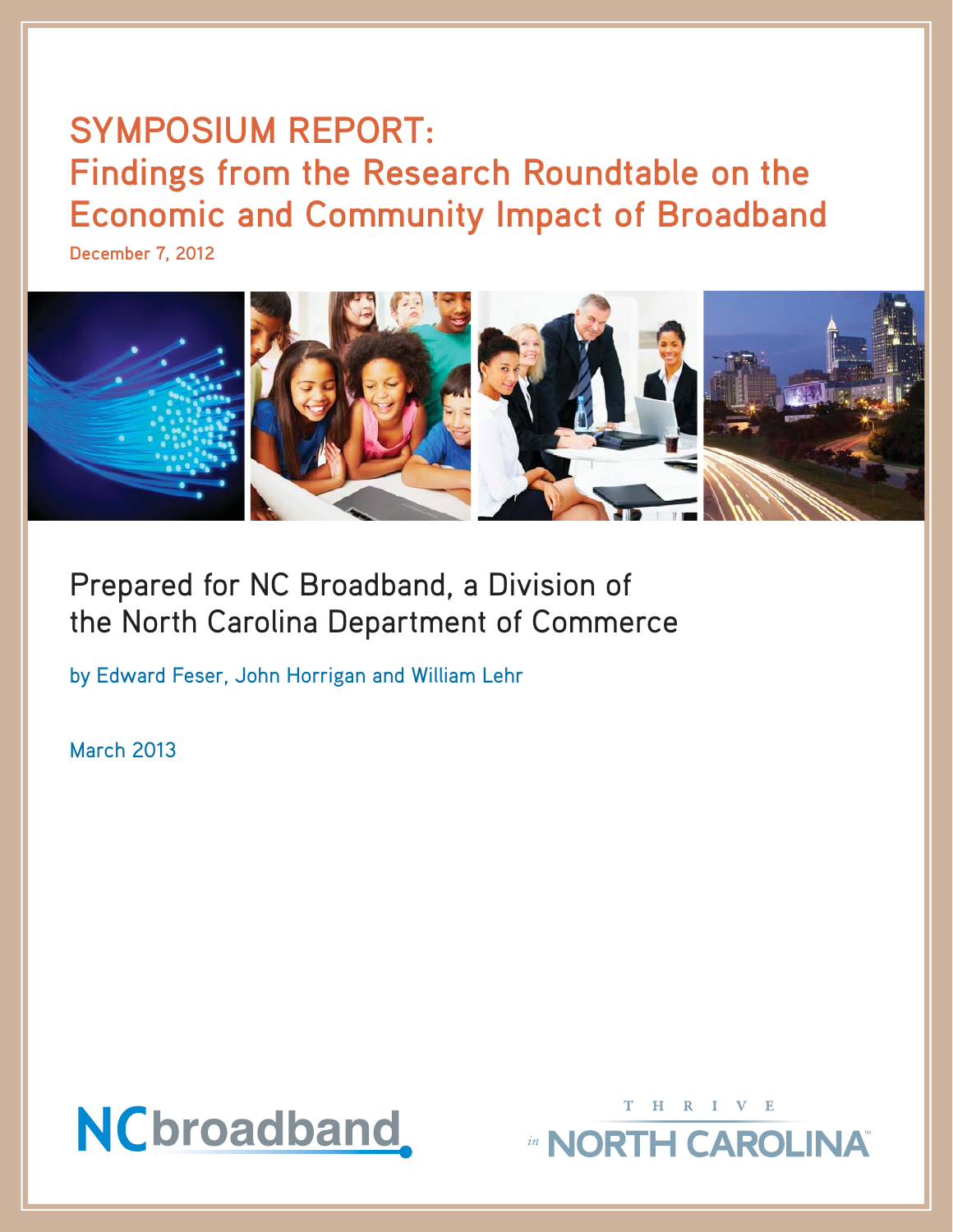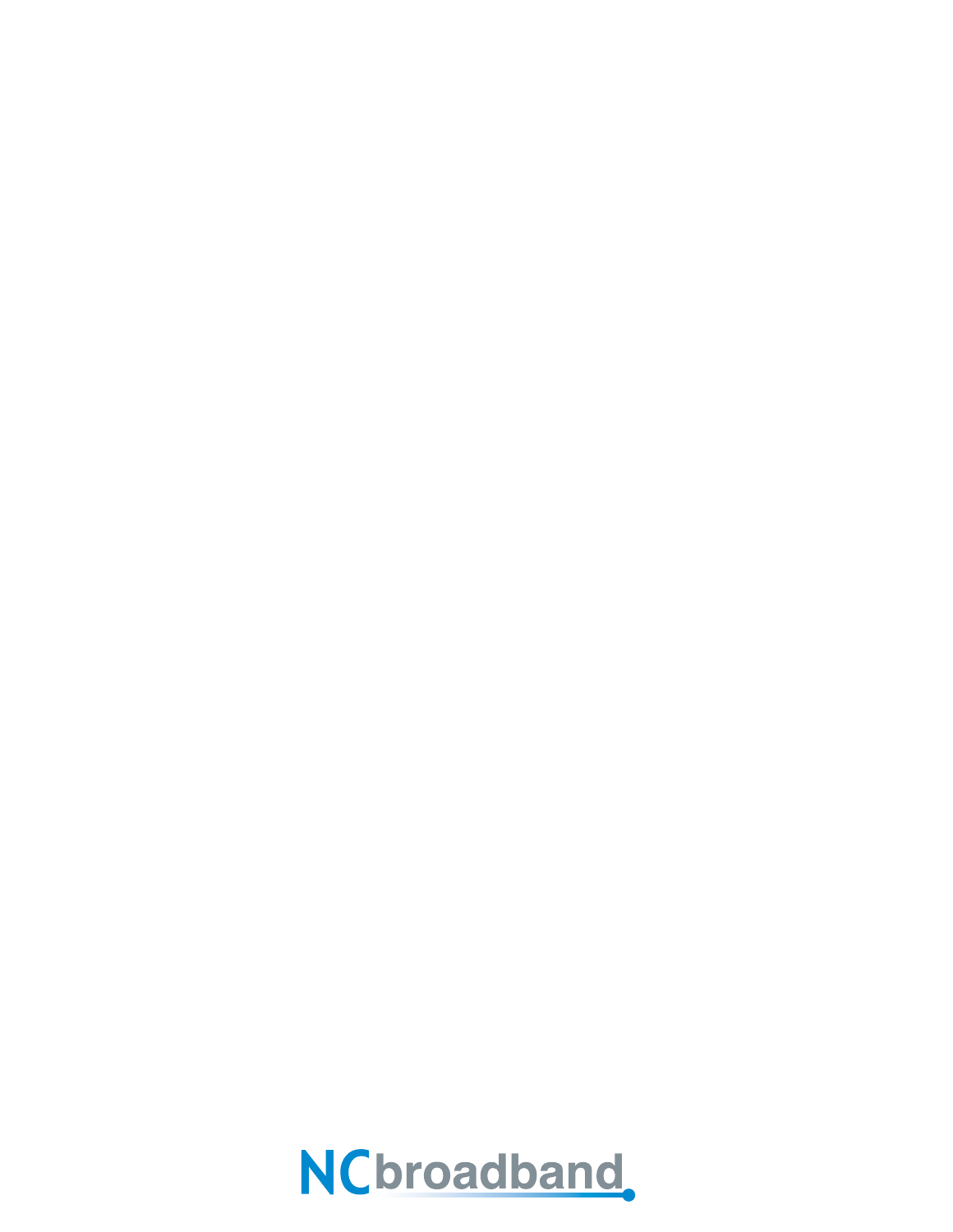# **ACKNOWLEDGEMENTS**

This project has been funded primarily by NC Broadband's State Broadband Initiative award from the National Telecommunications and Information Administration (NTIA) at the U.S. Department of Commerce, and supports the ongoing efforts of state broadband initiatives across the country. To complete this work, NC Broadband partnered with four leading experts to help plan and facilitate the Research Roundtable on the Economic and Community Impact of Broadband.

NC Broadband would like to especially thank Jane Smith Patterson, a leader in technology and communications policy, for her lead role in coordinating this project, including the symposium and the resulting report. In addition, NC Broadband would like to thank Dr. Ed Feser, University of Illinois, Champaign-Urbana; Dr. John Horrigan, Joint Center for Political and Economic Studies; and Dr. William Lehr, Massachusetts Institute of Technology; for planning and participating in the symposium, drafting of the initial Survey of Experts, and drafting of the report, with special thanks to Dr. Feser for his lead in writing the proceedings. This project would not have been possible without contributions from these experts. NC Broadband would also like to thank Professor Kenneth Wilson, in the Department of Sociology at East Carolina University and Rebecca Powers of the Community Research Laboratory at Eastern Carolina University, for their implementation of the survey process and analysis on the Survey of Experts (Appendix 3).

Appreciation and recognition is extended to the Trachtenberg School of Public Policy and Public Administration of George Washington University for providing an attractive meeting space and logistical support for the symposium.

This report is the result of a collaborative effort between NC Broadband of the North Carolina Department of Commerce and many leaders in the broadband, telecommunications and technology fields. NC Broadband would like to thank all of the subject matter experts including presenters, panelists and attendees, listed in Appendix 1, who contributed their time to attend this symposium, and gave their valuable information, ideas, thoughts and suggestions throughout the day.

Finally, NC Broadband recognizes the contributions of the following staff members for their leadership on this project: Deborah Watts, Senior Research Director and assistant coordinator for this project; Amy Huffman, Research Associate; and Samantha Jackson, Community Outreach Specialist. NC Broadband also thanks Tracy Howell, Accountant for NC Broadband, and the Fiscal Management Division of the NC Department of Commerce for their support.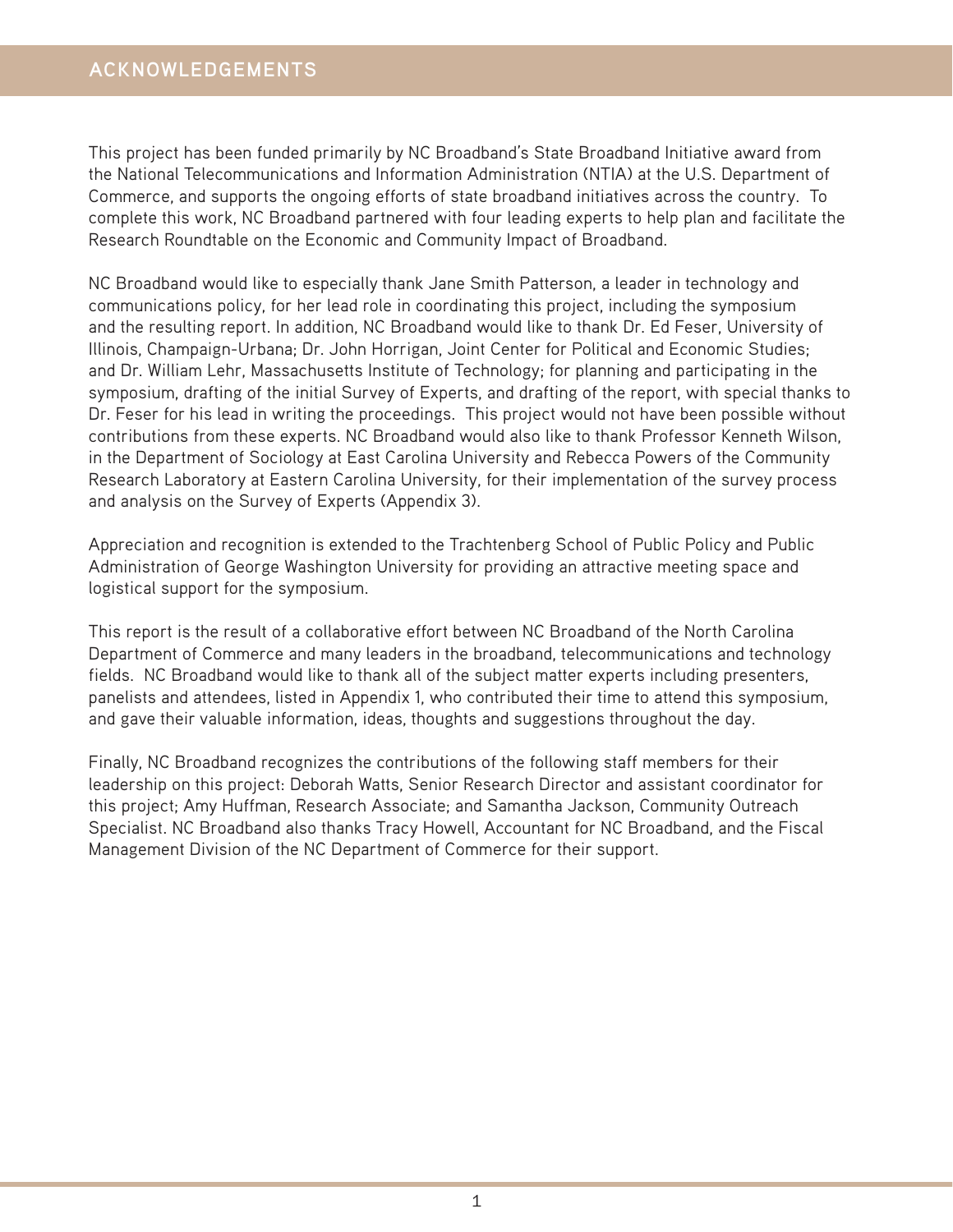# **TABLE OF CONTENTS**

| Research Roundtable on the Economic and Community Impact of Broadband 5 |  |
|-------------------------------------------------------------------------|--|
|                                                                         |  |
|                                                                         |  |
|                                                                         |  |
|                                                                         |  |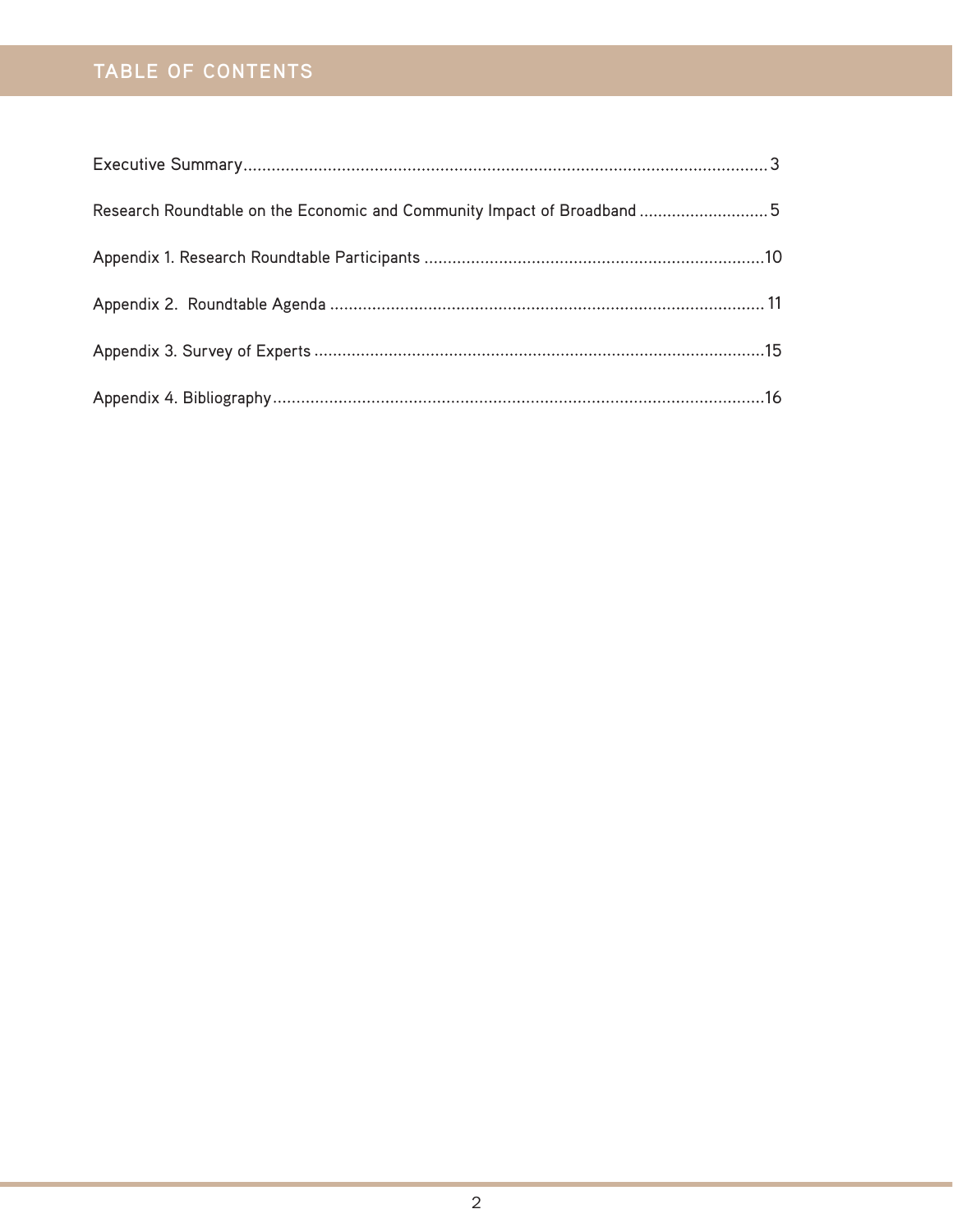# **EXECUTIVE SUMMARY**

In December 2012, a group of experts spanning disciplines and practice in the field of broadband policy met at George Washington University to discuss how the research community can better serve state and local policymakers and other stakeholders. This group of subject matter experts was convened by the NC Broadband Division of the North Carolina Department of Commerce to examine how best to measure the economic impact of state and national broadband deployment and capacity/adoption building efforts. The impetus for the symposium stemmed from the widespread view that there is a deficit of research, standards, and measurements to adequately inform the widely acknowledged view that broadband Internet is a driver of sustainable economic and community development. There was a strong consensus that broadband is critical infrastructure for community and economic development, but also agreement that the research community must tackle a series of important issues in order to better contribute to policymaking:

- Although the current state of broadband research is strong, it occasionally suffers from a "broadband is inherently good" promotional bias and has neglected analysis of broadband project failures and potential adverse outcomes associated with the ongoing transition to a digitally connected society. A better understanding of all outcomes—both positive and negative—and of the distributional effects of broadband will greatly inform evidence-based decision making.
- Although broadband's impact on job creation is of obvious interest to many stakeholders, relevant impacts extend beyond employment. Additional research into how broadband may improve government service delivery, job training program implementation, civic engagement initiatives, and health care delivery would be of considerable value.
- More broadband research on a wider range of issues will require support and coordination from government at all levels (federal, regional, and local), as well as from industry and academia.
- More research is needed on the impact of specific broadband policies and investments at the margin, such as increases in broadband speeds and reliability, the use of new technologies, and the deployment of mobile in the place of fixed technology.
- More research is needed on the demand for, and use of, broadband. There is insufficient analysis of what drives demand among businesses and households in a more digitally connected society. A better understanding of demand drivers will help frame decisions on network design and investments in education and training intended to help users best utilize emerging applications. Usage-based/demand-side micro studies and other research designs that are more granular as to firm type, consumer type, and location are particularly needed.
- As policymakers and other stakeholders undertake new broadband initiatives, it is important to design program evaluation into project design. To date, there has been too little emphasis on program evaluation in broadband investments (whether undertaken by the public or private sectors). There are significant advantages to "designing in" evaluation from the start.
- Although empirical research has great value, qualitative approaches are appropriate, especially since broadband projects often result in institutional capacity building at the state and local level. That capacity can result in better decision-making about broadband projects. While that proposition is not proven, qualitative study may shed light on it.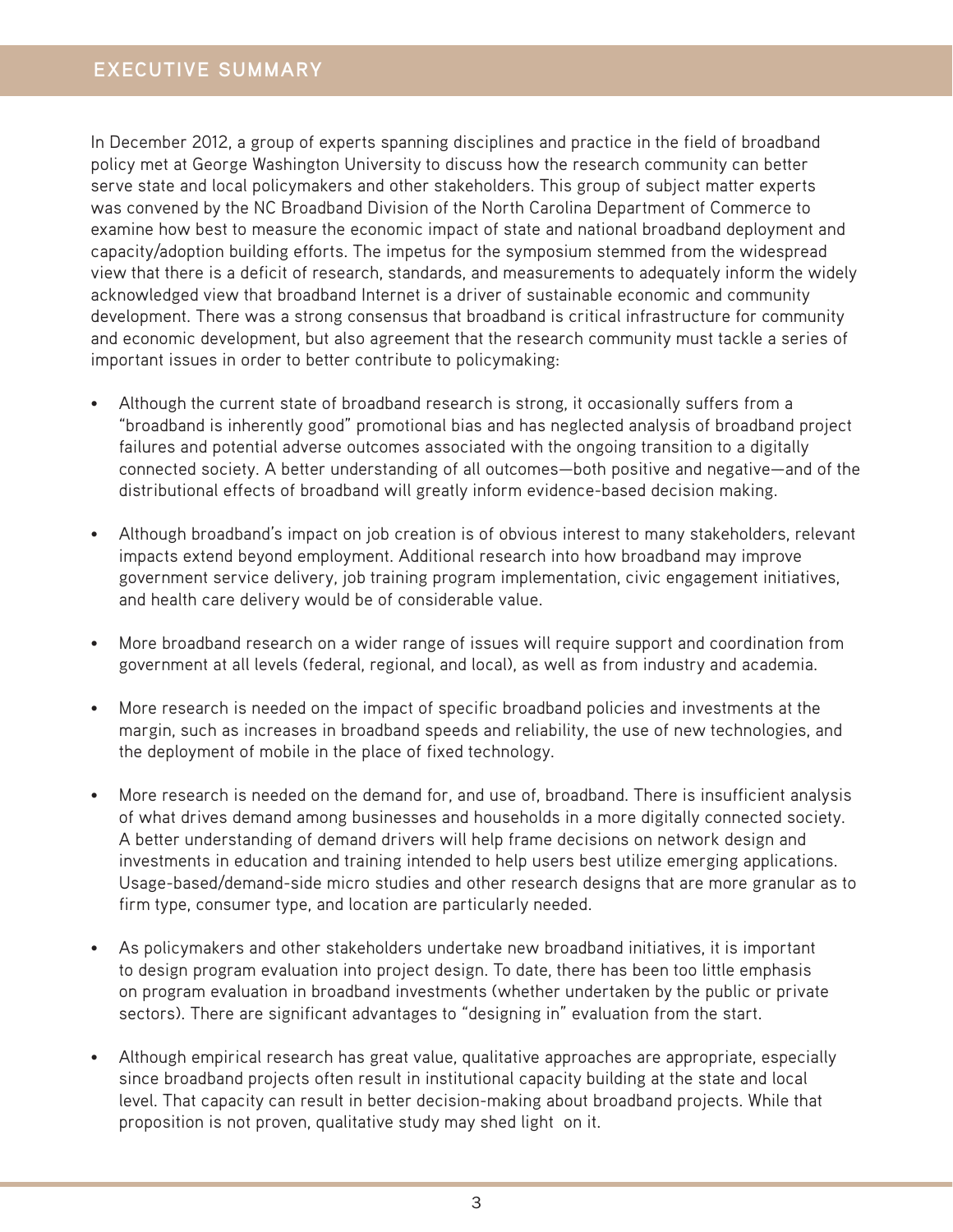• A byproduct of our connected and increasingly automated future will be increased availability of data and new platforms for real-time decision-making. Additional multidisciplinary research would help make sense of this onslaught of new data sources and analyses capabilities.

As to a roadmap for the future, the assembled experts focused on the following recommendations:

- Take into account the growing diversity of data sources. An example is greater exploration of how Big Data can be harnessed to answer policy-relevant questions.
- Engage in more technology forecasting and visioning of alternative futures.
- Systematically archive academic and non-academic studies in order to more effectively share lessons and findings.
- Support efforts to build institutional capacity to undertake the multidisciplinary research on the challenges of our increasingly complex broadband future. We continue to need research on economic impacts (jobs, economic growth), but we also must appreciate that economic impacts are complex, with important distributive and long-term effects (e.g., impacts on human capital development and intangible asset growth) and that broadband policy goals include social impact goals (e.g., quality of life, equity) that call for different data, metrics, and methods. We collectively need to build capabilities and research coordination to collect and share local, regional and federal studies and to build multidisciplinary expertise to answer the questions that will be important tomorrow but which we do not know about today.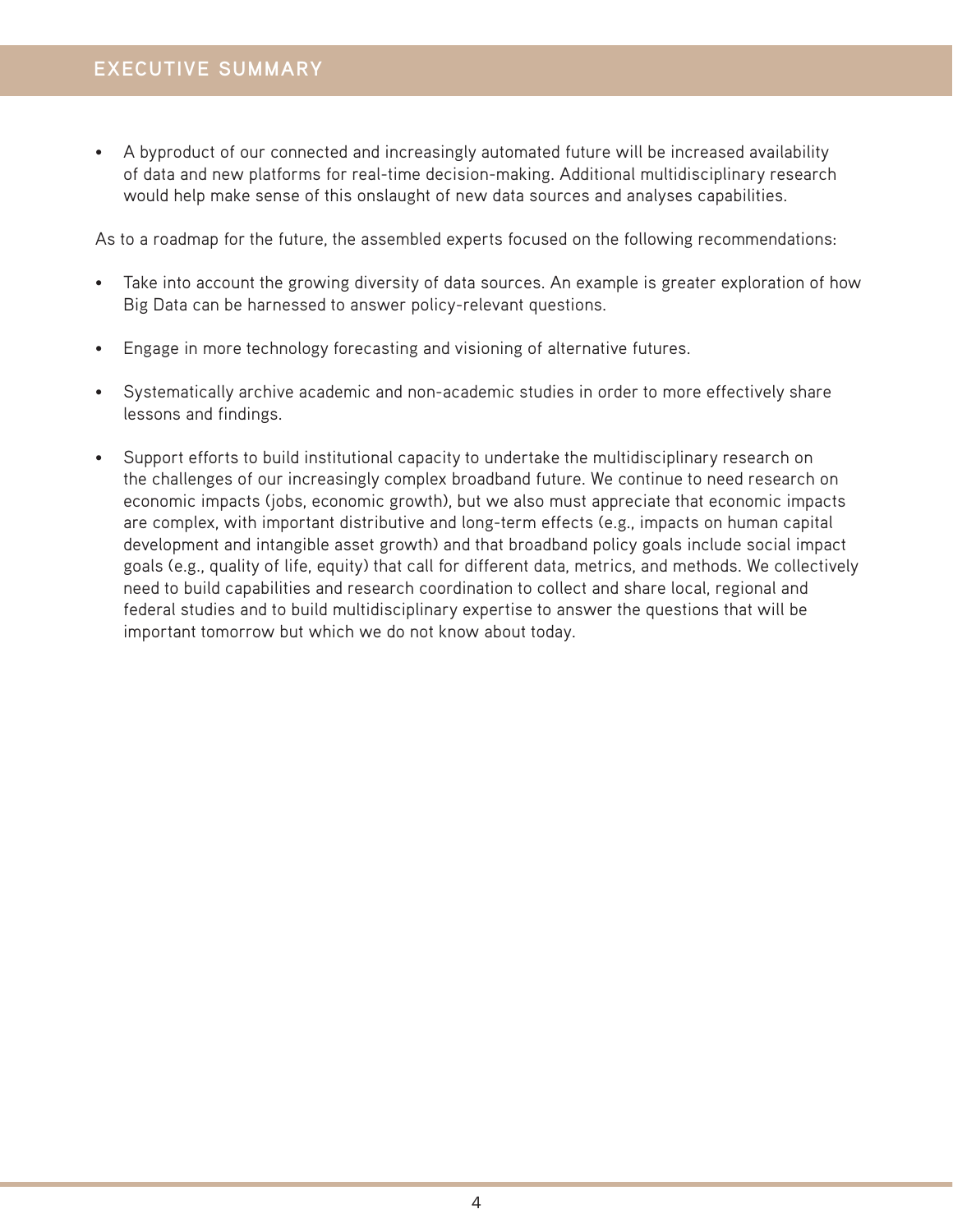On 7 December 2012, more than three dozen experts from the United States and abroad gathered for the day on the campus of George Washington University to discuss what is known and unknown about the economic and social impact of widespread broadband deployment and Internet access.<sup>1</sup> Present were economists and policy experts, government statisticians, leading academics and practitioners in the private and non-profit sector who have conducted relevant research, engaged in data collection, or developed an interest in broadband impact assessment, program evaluation, and measurement through the administration or management of broadband programs. Primary funding for the workshop came from the National Telecommunications and Information Administration (NTIA) at the U.S. Department of Commerce through an award to North Carolina for its State Broadband Initiative.<sup>2</sup> The symposium was funded as one of multiple deliverables for this award. The meeting was convened by NC Broadband of the North Carolina Department of Commerce.

Governments, companies and policy-makers need credible information to design broadband policies, including stimulus efforts. They need to be able to assess the return on investment expected from broadband access to consumers, businesses and other organizations. Although broadband Internet is widely acknowledged as a driver of sustainable economic and community development, the research approaches and measurement standards necessary to fully evaluate its impact are still developing. While considerable research exists, much more is needed as broadband continues to evolve and become more pervasive throughout the economy and society and as our dependence on it grows. The existing research highlights the importance of broadband, but is often based on partial, dated data and selected case studies that leave many important usage contexts under-explored and hamper efforts to extract general and specific lessons from broadband policies. The issues that confound analysis are even more complicated for investments that involve public-private partnerships. Given the unprecedented level of broadband investment by local, state and federal governments in broadband programs and data collection (including surveys and mapping), growing partnerships between private and public players, and the planning and capacity building work underway in many U.S. states, there is a real and pressing need for a serious examination of best practices for broadband data collection and program assessment. Careful measurement of the economic and social impacts of broadband is needed to properly design, target, and manage broadband policies.

In a series of structured sessions, speakers, panelists and members of the roundtable audience discussed the state of research and data collection related to the economic impact of broadband; identified gaps in the research record where attention is most needed; and debated the most promising avenues for improving research related to broadband economic and social impact assessment. Given the one-day structure of the event, the aim was to develop a high-level picture of future research priorities and needs, rather than to focus on the details of methodologies and techniques. Special attention was paid to the role states can play in advancing research to support evidence-based policy making and to the specific challenges related to informing strategies to strengthen broadband access and adoption in rural communities and among low income populations.

<sup>1</sup> A list of participants (Appendix 1), the meeting agenda (Appendix 2), a summary of responses to a pre-meeting survey (Appendix 3), and a bibliography of broadband impact research (Appendix 4) are attached. Additional information is available at http://ncbroadband.gov.

<sup>2</sup> NC Broadband, a division of the North Carolina Department of Commerce, is responsible for work under the *State Broadband Data and Development Grant* awarded to North Carolina by the National Telecommunications and Information Administration (NTIA) of the U.S. Department of Commerce. As such, NC Broadband serves as the State Broadband Initiative for North Carolina. See http://www.ncbroadband.gov for more information.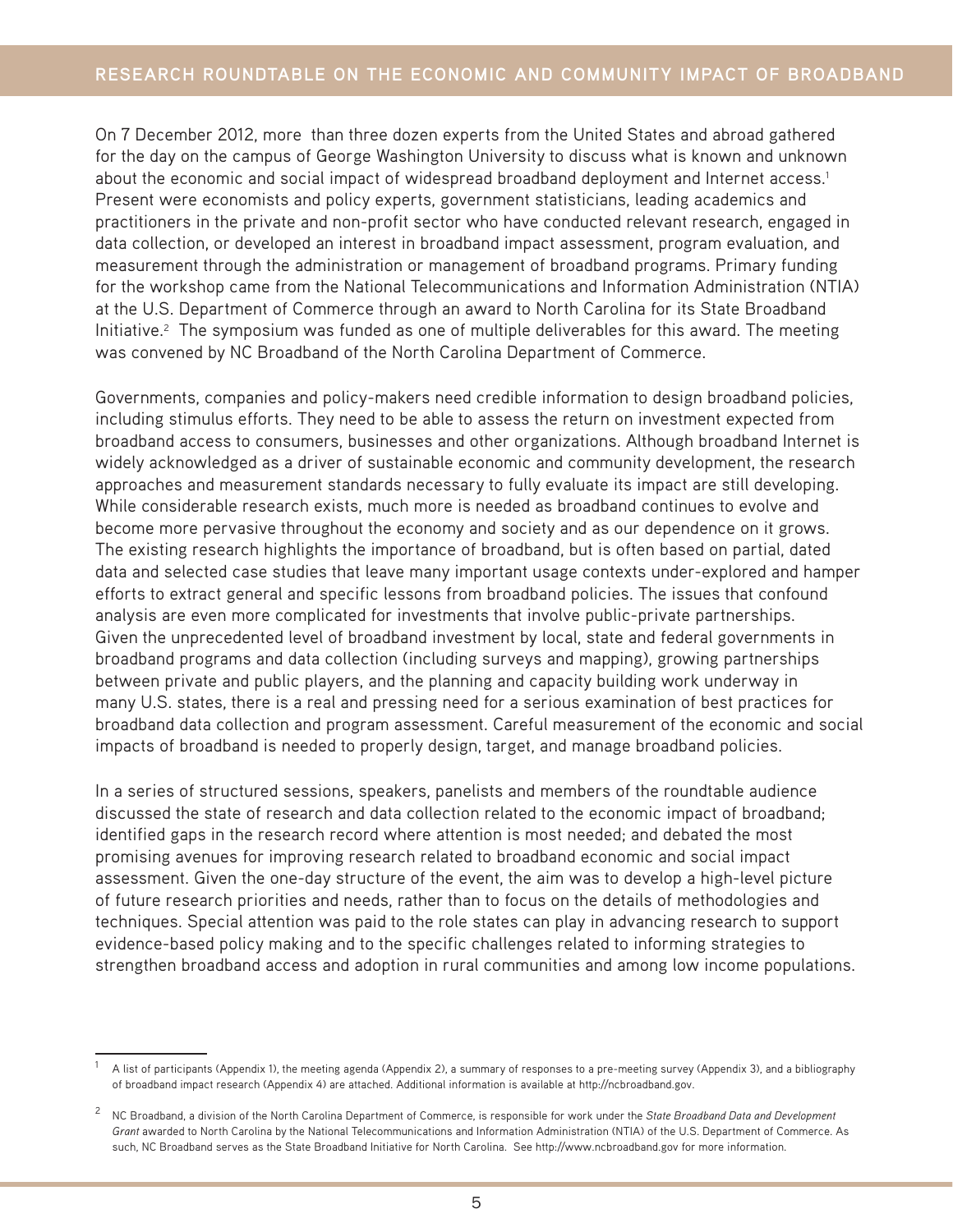This report summarizes the strongest recurring themes and associated recommendations that emerged out of the roundtable discussions. They are presented here in the spirit of offering a roadmap that may help shape the research focus of scholars and applied researchers as well as guide the allocation of research funding offered by public sector bodies at the national, state and local scales; non-profit organizations and foundations; and private sector stakeholders.

# MAJOR FINDINGS AND RECOMMENDATIONS

# **Broadband must be viewed as critical basic infrastructure with important yet complex economic and social impacts.**

The volume and quality of research on the economic and social impacts of broadband have increased substantially over the past decade. The availability of data useful for broadband impact research has also improved, both through mapping efforts at the federal and state levels and via surveys. The accumulation of research points to several broad findings: that the nature and quality of Internet access matters in terms of its net impact on growth; that Internet-usage and the proliferation of information technology drive productivity gains and economic structural change; that Internet access and use creates both winners and losers among industries and individuals; and that the links between broadband availability and economic growth are highly complex. Overall, the existing body of research suggests that broadband is best viewed as a kind of basic infrastructure that is necessary but not sufficient for economic growth. Its impacts vary widely by sector, location, and demographic category. How broadband is used determines its economic and social impacts, and its use depends on multiple factors in addition to the availability of broadband. As we realize the goal of ensuring the general availability and near-ubiquitous adoption of broadband services, the focus of policy will shift to promoting best practices in broadband usage and management in increasingly diverse usage contexts (business vs. home, fixed vs. mobile, rural vs. urban, old vs. young, healthcare vs. finance, etc.).

While understanding broadband's net economic and social impact on the macro economy will remain important, this has been too much the focus of existing research. The most pertinent questions are shifting to the ways broadband can be harnessed to meet a multiplicity of social and economic goals.

# **We need a better understanding of marginal effects and appropriate types of public intervention in ensuring broadband availability and use.**

Many studies point to positive aggregate economic impacts of broadband. Far fewer investigate the impact of marginal improvements in broadband speeds, reliability, or other factors impacting users' broadband experience. Yet such marginal analysis is needed to properly evaluate the costs and benefits of public-sector and public-private efforts to further improve broadband infrastructure. For example, there is a dearth of research that compares alternative types of broadband infrastructure and that analyzes the social and economic implications of increasing use of mobile over fixed technologies. In general, more analysis is needed on the types of public intervention that are both appropriate and cost-effective for increasing the supply of broadband (e.g., regulatory reform, subsidization, public-private partnership models of deployment and service delivery, technical assistance to would-be providers, information provision, and demand aggregation, among other things). Such research may take multiple forms, including theoretical modeling from a public economics perspective or the empirical evaluation of existing interventions.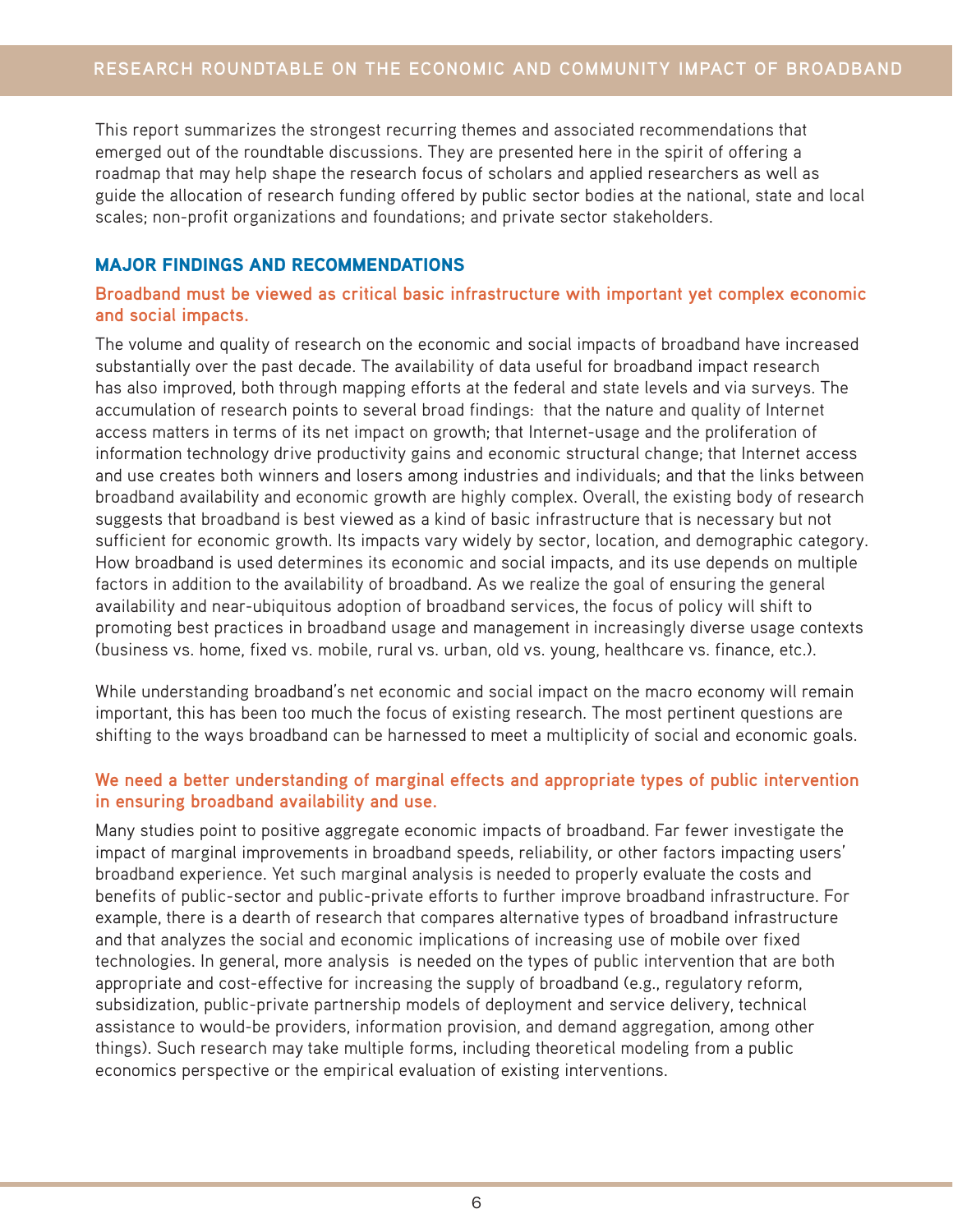# **Broadband impacts are about more than jobs. More research is needed on a wider range of outcomes.**

Much broadband research emphasizes net job gains. That is an important outcome. However, the increasing use of information technologies that are enabled with the availability of broadband creates other outcomes that have been the subject of less systematic study. On the positive side, those may include public sector cost savings associated with changes in service delivery (e.g., reliance on online service delivery over walk-in services); increasing rates of innovation driven by reduced transactions costs, easier interpersonal networking, and knowledge spillovers; contributions to human capital development through online training programs and learning options; and improved quality of life through greater access to healthcare in remote areas and increased community participation and civic capital. On the negative side, asymmetric access to broadband and skill-biased changes induced in the job market may accentuate economic and social disparities or dilute efforts to target economic development efforts to specific locations (e.g., if broadband intensifies competition for local dollars from more geographically distributed markets).

# **Broadband impact research needs to be more granular in terms of sector, demographics and geography in order to more effectively inform policy making.**

Both the supply and demand of broadband varies widely by location, consumer-type, and firm-type. Industrial mix, demographics and location also interact in significant ways to affect net impacts and drive gains and losses. The policy relevance of broadband social and economic impact assessment depends on the disaggregation of effects across space, time and user type.

# **Broadband impact research needs to be more objective and more willing to examine policy failures and potential negative outcomes.**

Many early studies of the impacts of broadband used general multiplier methodologies rather than cost-benefit or general equilibrium techniques, and many avoided the consideration of the opportunity costs of broadband infrastructure investments or the distribution of benefits among industries, large and small firms, household types, and locations. The focus on aggregate benefits tends to give much of the existing research a "promotional" flavor that extols the virtues of broadband and other information technology infrastructure but neglects consideration of the complexities of implementing projects effectively, maximizing the potential of the infrastructure, and widely sharing its benefits. Moreover, there are comparatively few studies of known broadband project failures; most case-study analyses tend to focus on successes and casual assessments of "best practices" are common. In fact, known failed or problematic projects and policies should be considered opportunities for analysis that has the potential to significantly inform policy making and implementation.

#### **Important questions about the supply of broadband remain, but research that focuses on demand and use needs to be prioritized.**

Considerable attention has been placed on where broadband is available, where infrastructure gaps exist, and how fast those gaps are closing with increased public and private provisioning of infrastructure and services. Recently, with the proliferation of state broadband mapping initiatives, better data on pricing and service quality are emerging that can enable even more refined analyses of broadband supply questions. While this work is important, the study of the demand side of the broadband impact question needs considerably more attention. This should include greater focus on: the factors influencing businesses of all sizes—but especially small businesses—to make greater use of online technologies; the changing influences on consumer and household use of the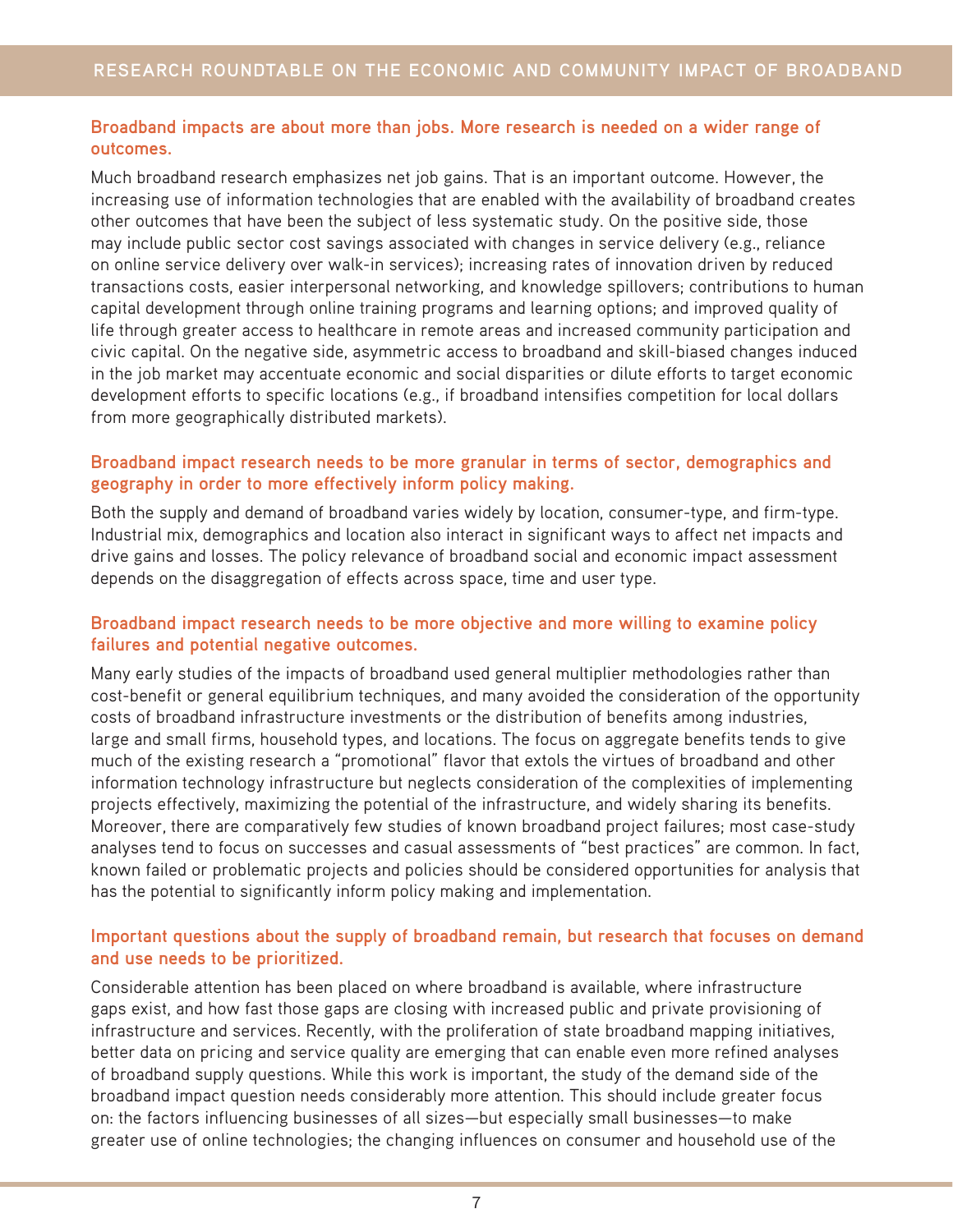Internet, disaggregated by location, race, ethnicity, income, and age; the types, rates, and diffusion of innovation in applications and services that make use of broadband; and barriers to broadband uptake and use among firms and consumers.

#### **Soft capital and institution building are important, yet neglected, outcomes associated with broadband deployment efforts. They are a type of impact that deserves more study.**

A neglected area in social broadband impact assessment is the potential value broadband infrastructure projects themselves generate as they are conceived and executed in particular communities, especially in smaller and rural communities that must undertake highly collaborative, multi-partner planning and implementation efforts to maximize the use of limited resources. Broadband projects may be viewed as an opportunity for institutional capacity building that makes possible the successful undertaking of subsequent public or public-private projects of other kinds. It suggests that there are policy implications to the particular form of implementation that broadband deployment projects take; additional research on this question (e.g., using data collected on BTOP initiatives) may help inform the design of broadband projects so that their institutional benefits are maximized.

Institutional and social capital effects are an example of a kind of impact of broadband deployment that is not easily assessed using quantitative metrics and methodologies. This underscores the need for the increased application and development of qualitative methods in broadband impact assessment.

#### **There are too few well-designed program evaluations and too little attention to challenges related to the implementation of broadband-related policies.**

Many states and municipalities are making significant investments in broadband infrastructure. Others have had significant broadband deployment and other related programs and policies in place for a number of years. The Broadband Technology Opportunities Program (BTOP) projects represent a growing set of "data points" on policy interventions and public investments. Such initiatives should be subjected to carefully crafted program and policy evaluations, using quasi-experimental and other research designs that are able to control for intervening influences on outcomes. Moreover, more programs should be designed with subsequent policy evaluation in mind, so that outcomes of deployment in selected communities and demographics can be validly compared with outcomes among firms, consumers, and communities that did not receive infrastructure or other policy interventions. More research must also recognize that for many public programs and policies, the relevant question is not one of net effects, but rather how the program or policy can be best improved or strengthened. Providing that kind of evidence requires attention to the challenges of broadband and Internet program/policy implementation.

#### **Broadband researchers need to take better advantage of a growing diversity of data sources, including Big Data, but they must do so in a reflective way, to ensure quality, comparability and improvement of data over time.**

The national broadband mapping effort, as well as the rise of Big Data, has resulted in a wealth of new data that can be used to study the impact of broadband. Big Data, itself a byproduct of an increasingly Internet-connected world, creates considerable opportunity to undertake impact analyses that are far more granular as well as timely, therefore holding the prospect of informing public policy decision making and public program management in more immediately useful and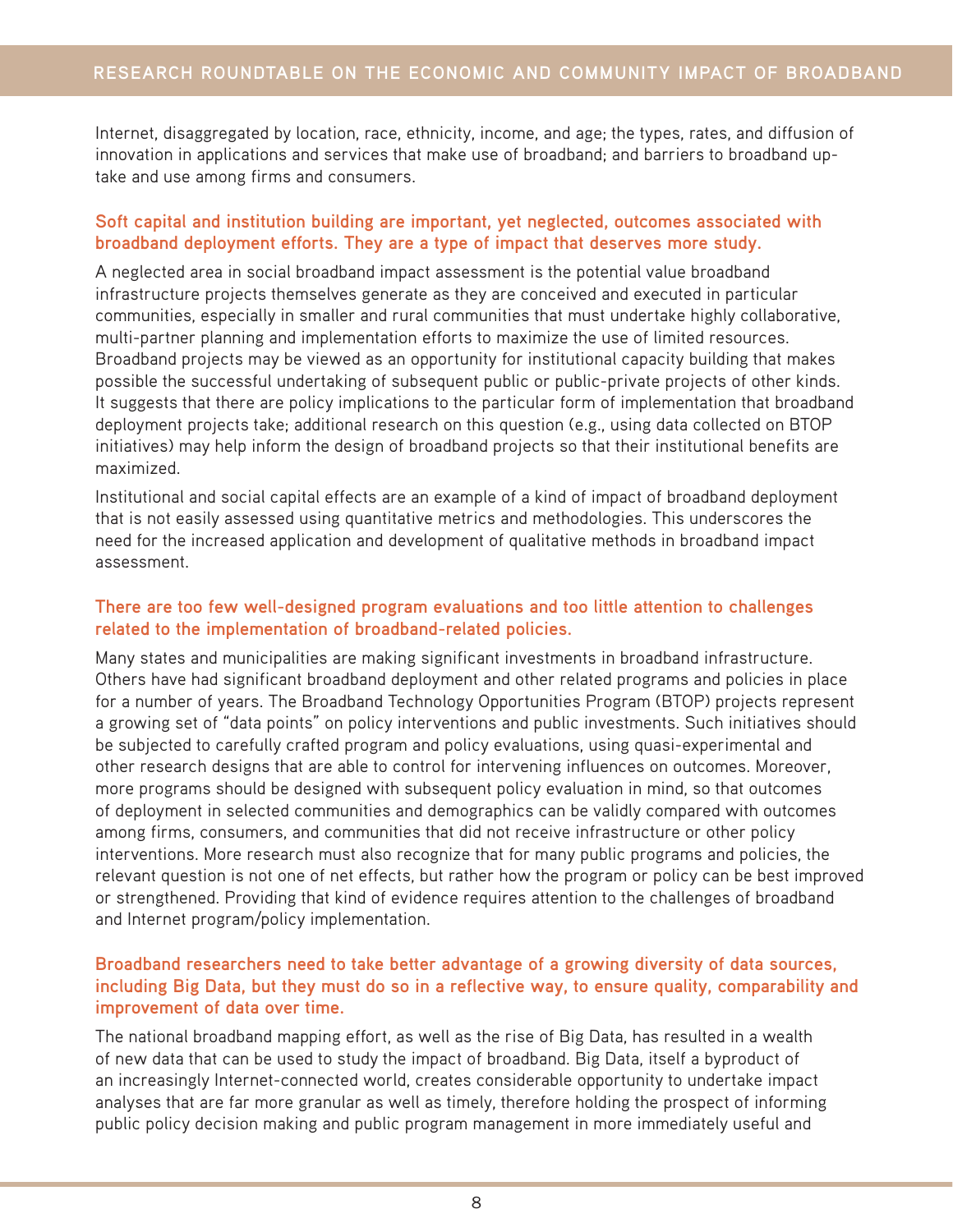therefore powerful ways. However, these new data sources bring with them a need to address how best to manage, quality-control, interpret, and share the data that are collected. Interpreting new sources of data from clickstreams, social networking, and sensors will call for new analytical frameworks and models. Benefits associated with timeliness and granularity may be offset by uncertainties associated with quality and reliability. Data policy questions will include those related to privacy of consumers and businesses whose online behavior is mined for information.

#### **We need more visioning of alternative futures, more technology assessments, and greater use of technology forecasting and foresight techniques in broadband impact research.**

Researchers studying the social and economic impact of broadband and Internet-enabled technologies and services need to ever be mindful of the rapid rate of innovation and technological change in this arena. Certainly one factor limiting the value of broadband impact research to date has been that economic, social and technological conditions have often changed dramatically from the period the most "recent" data are available for analysis. Time trends are also unstable, so that past trends cannot be readily assumed to hold even for relatively limited periods of time. These problems are endemic to research on technologies and services with a high rate of innovation. However, researchers should not simply seek to understand the impact of existing technologies, services and behaviors; they might also make greater use of technology forecasting and foresight techniques to speculate about future changes in technologies, services, supply, demand, etc. and their associated impacts.

#### **The systematic archiving of academic and non-academic impact analyses, evaluations and other studies undertaken at the federal, state and local levels should be the first step in an effort to build a stronger community of impact analysis researchers. Through the sharing of results, innovation in impact assessment and evaluation, systematic comparisons, and the collective understanding of impacts and remaining research gaps would accelerate.**

Studies of broadband social and economic impact are proliferating, particularly from non-academic sources. Many are case studies and casual evaluations that are not widely disseminated. The federal government, states and municipalities are experimenting with novel policy interventions on both the supply and demand sides of the broadband infrastructure question. Many of those interventions are being documented through descriptive case studies and informal evaluations. Somewhat less frequently, they are being assessed for impact using rigorous policy evaluation techniques. In the case of both types of studies, the volume of accumulated results is growing but the accessibility to the bulk of the work remains idiosyncratic and incomplete. Only rarely do such applied studies result in academic journal articles that are readily found through usual scientific search engines and databases.

A shared repository of case study-based and other impact evaluation studies would help accelerate the collective understanding of impacts, innovation in impact assessment methodologies, the dissemination of policy lessons, and the conduct of meta-analysis and other useful systematic comparisons. The archive might also serve as the core of a hub around which researchers could better coordinate and share research plans, designs, methodologies and results. To achieve this goal would require collective agreement among the community of broadband researchers around common frameworks and standards for documenting their work.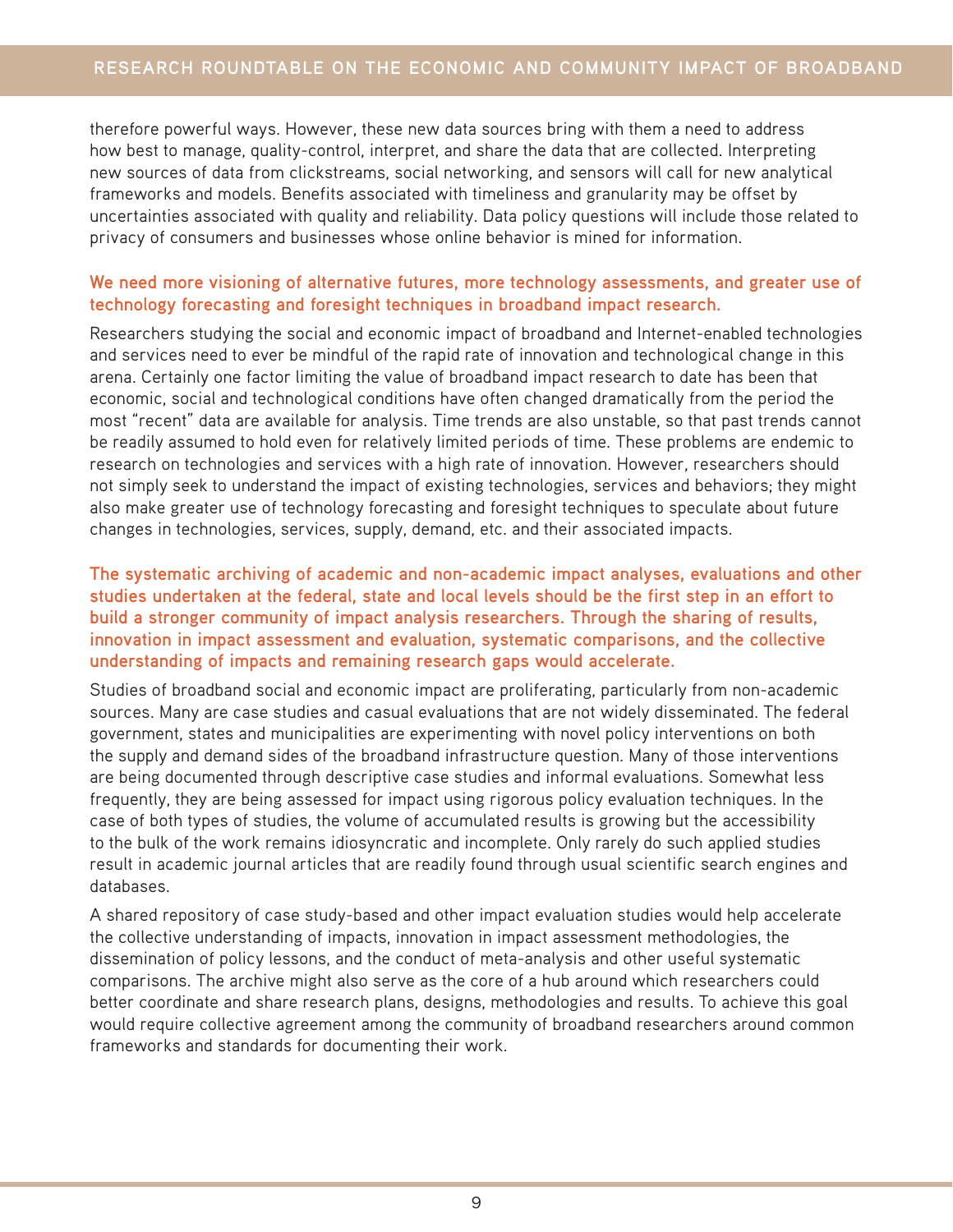# **APPENDIX 1. RESEARCH ROUNDTABLE PARTICIPANTS**

# ATTENDEE **AFFILIATION (AS OF DECEMBER 7, 2012)**

| Robert Atkinson         | Information Technology & Innovation Foundation           |
|-------------------------|----------------------------------------------------------|
| <b>Angie Bailey</b>     | <b>NC Broadband</b>                                      |
| Jim Baller              | Baller Herbst Law Group                                  |
| <b>Charles Benton</b>   | <b>Benton Foundation</b>                                 |
| Laura Breeden           | Sustainable Adoption, BTOP, NTIA                         |
| Mike Byrne              | <b>Federal Communications Commission</b>                 |
| Dale Carroll            | NC Department of Commerce                                |
| <b>Richard Cimerman</b> | National Cable & Telecommunications Association          |
| Drew Clark              | <b>Broadband Illinois</b>                                |
| <b>Richard Clarke</b>   | AT&T                                                     |
| Michael Curri           | <b>SNG Paris-Ottawa-Delaware</b>                         |
| Mark DeFalco            | Appalachian Regional Commission                          |
| <b>Edward Feser</b>     | University of Illinois at Urbana-Champaign               |
| Jon Gant                | University of Illinois at Urbana-Champaign               |
| <b>Sharon Gillett</b>   | <b>Communications Media Advisors</b>                     |
| <b>Tony Grubesic</b>    | <b>Drexel University</b>                                 |
| John Horrigan           | Joint Center for Political and Economic Studies          |
| Joanne Hovis            | CTC Technology & Energy                                  |
| Amy Huffman             | <b>NC Broadband</b>                                      |
| Samantha Jackson        | <b>NC Broadband</b>                                      |
| Raul Katz               | Columbia University School of Business                   |
| Fernando Laguarda       | Time Warner Cable                                        |
| <b>William Lehr</b>     | Massachusetts Institute of Technology                    |
| Laurel Liverier         | Rural Utilities Service, USDA                            |
| <b>Blair Levin</b>      | Aspen Institute                                          |
| <b>Elizabeth Mack</b>   | Arizona State University                                 |
| Michael Mandel          | Progressive Policy Institute                             |
| Jim McConnaughey        | National Telecommunications & Information Administration |
| Sascha Meinrath         | New America Foundation                                   |
| Karen Mossberger        | University of Illinois at Chicago                        |
| Anne Neville            | State Broadband Initiative, NTIA                         |
| Jane Patterson          | Jane Patterson and Associates                            |
| Steve Rhody             | <b>ASR Analytics</b>                                     |
| Steven Rosenberg        | <b>Federal Communications Commission</b>                 |
| Richard Schadelbauer    | National Telecommunications Cooperative Association      |
| <b>Craig Settles</b>    | <b>Gigabit Nation</b>                                    |
| Peter Stenberg          | <b>USDA</b>                                              |
| Sandeep Taxali          | <b>BTOP, NTIA</b>                                        |
| <b>Shannon Tufts</b>    | UNC Center for Public Technology                         |
| Galen Updike            | Rural Telecon Congress                                   |
| Scott Wallsten          | Tech Policy Institute                                    |
| Deborah Watts           | <b>NC Broadband</b>                                      |
| Len Waverman            | University of Calgary, Alberta                           |
| Ken Wilson              | East Carolina University                                 |
| John Windhausen         | Telepoly                                                 |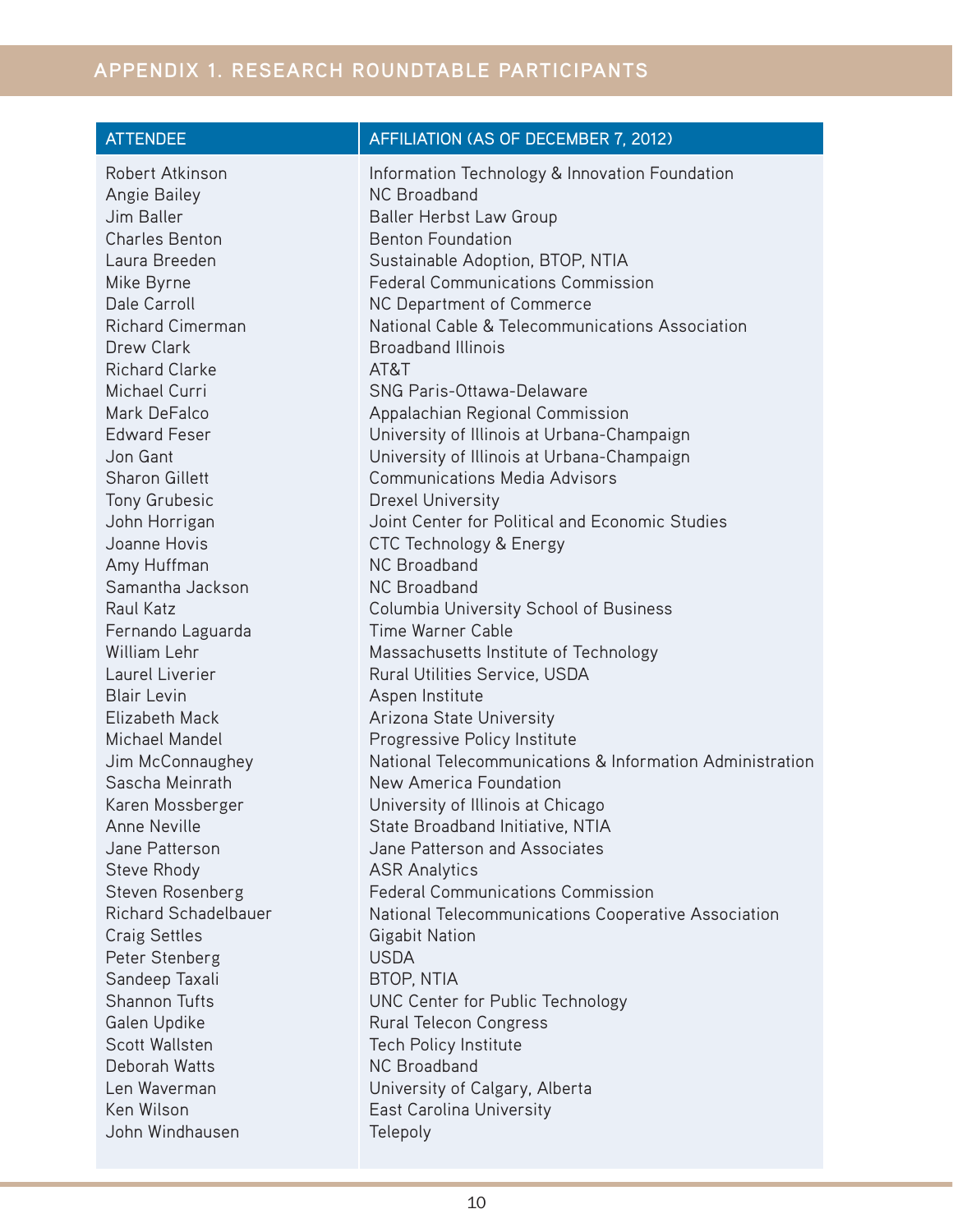# **Research Roundtable on the Economic and Community Impact of Broadband George Washington University, 7 December 2012 Convened by NC Broadband, North Carolina Department of Commerce**

# **GOALS**

- To discuss the status of research and data collection related to the economic and social impact of broadband;
- To identify specific gaps and inefficiencies in broadband research and opportunities to improve our understanding, with particular emphasis on how states can contribute to this work;
- To develop recommendations for identifying and applying best practice metrics and data resources for assessing the impact of local, state and national broadband deployment and use/adoption efforts.

| <b>AGENDA</b>      |                                                                                        |
|--------------------|----------------------------------------------------------------------------------------|
| $8:00 - 8:30$ am   | Registration and Continental Breakfast                                                 |
| $8:30 - 8:45$ am   | Welcome<br>Dale Carroll, Deputy Secretary, NC Department of Commerce                   |
| 8:45 - 9:00 am     | Goals for the Day<br>Jane Smith Patterson, Jane Patterson and Associates               |
| $9:00 - 10:30$ am  | Session I: Status of Broadband Economic Impact Research<br>Moderator- Dr. Bill Lehr    |
| $10:30 - 10:45$ am | <b>Break</b>                                                                           |
| 10:45 - 12:15 pm   | Session II: Understanding Community and Social Impacts<br>Moderator- Dr. John Horrigan |
| 12:15 - 1:00 pm    | Lunch                                                                                  |
| $1:00 - 2:30$ pm   | Session III: Measurement and Data Challenges<br>Moderator- Dr. Edward Feser            |
| 2:30 - 2:50 pm     | <b>Break</b>                                                                           |
| 2:50 - 4:20 pm     | Session IV: Evaluating Data for Policy Development<br>Moderator- Sharon Gillett        |
| $4:20 - 5:00$ pm   | Discussion Review and Next Steps<br>Moderator- Dr. Edward Feser                        |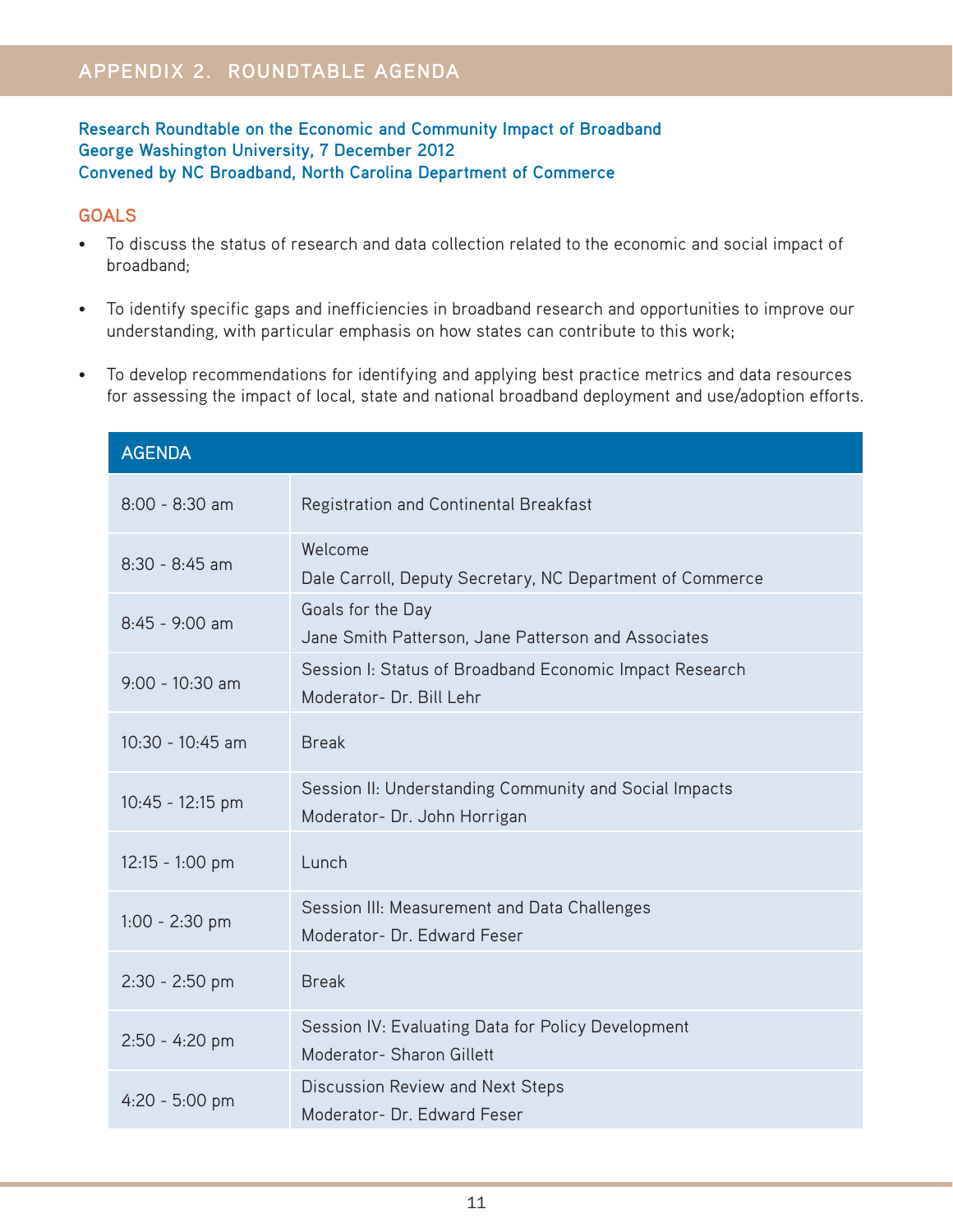# PROGRAM PANELISTS, SPEAKERS, AND KEY QUESTIONS

# **Session I: Status of Broadband Economic Impact Research**

#### **Moderator- Dr. William (Bill) Lehr, Research Professor, Massachusetts Institute of Technology**

- Dr. Len Waverman, The University of Calgary, Alberta
- Dr. Raul Katz, Columbia Business School
- Dr. Scott Wallsten, Tech Policy Institute

### **Key Questions:**

- What can we conclude about broadband economic impacts on employment and productivity based on the empirical research published thus far? For example, does the research record demonstrate that broadband contributes significantly to job or productivity growth? What may be said about the magnitude of such effects? How about their applicability in policymaking and evaluation?
- Where are the most important gaps in the empirical research? What accounts for those gaps? For example, is it a measurement problem due to a lack of appropriate measures for broadband use or output? Or, is it due to inappropriate model specification or a focus on the wrong questions?
- How will the empirical research challenge change over time and what will this mean for policymaking?
- What about the empirical research challenge at the state and local level?
- What are the best ways to address the research gaps? What are the most promising avenues for future research?

# **Session II: Understanding Community and Social Impacts**

# **Moderator- Dr. John Horrigan, Vice President, Joint Center for Political and Economic Studies**

- Dr. John Windhausen , Telepoly
- Dr. Jon Gant, The University of Illinois at Urbana-Champaign
- Dr. Karen Mossberger, The University of Illinois at Chicago
- Laura Breeden, BTOP- Sustainable Adoption, NTIA

#### **Key Questions:**

- How have investments made in expanding broadband access and use in communities paid off?
- Are there specific verticals (health care, economic development, energy management) where outcomes have been notably good, or notably not-so-good?
- What is the "state of data" needed to better understand broadband's impacts on individuals or communities?
- What steps are needed to improve data collection to understand community impacts?
- Is there a "catalytic effect" to broadband investments? In other words, does the process of bringing together disparate groups to pursue and execute grants lead to cooperative benefits in communities that build capacity to solve problems?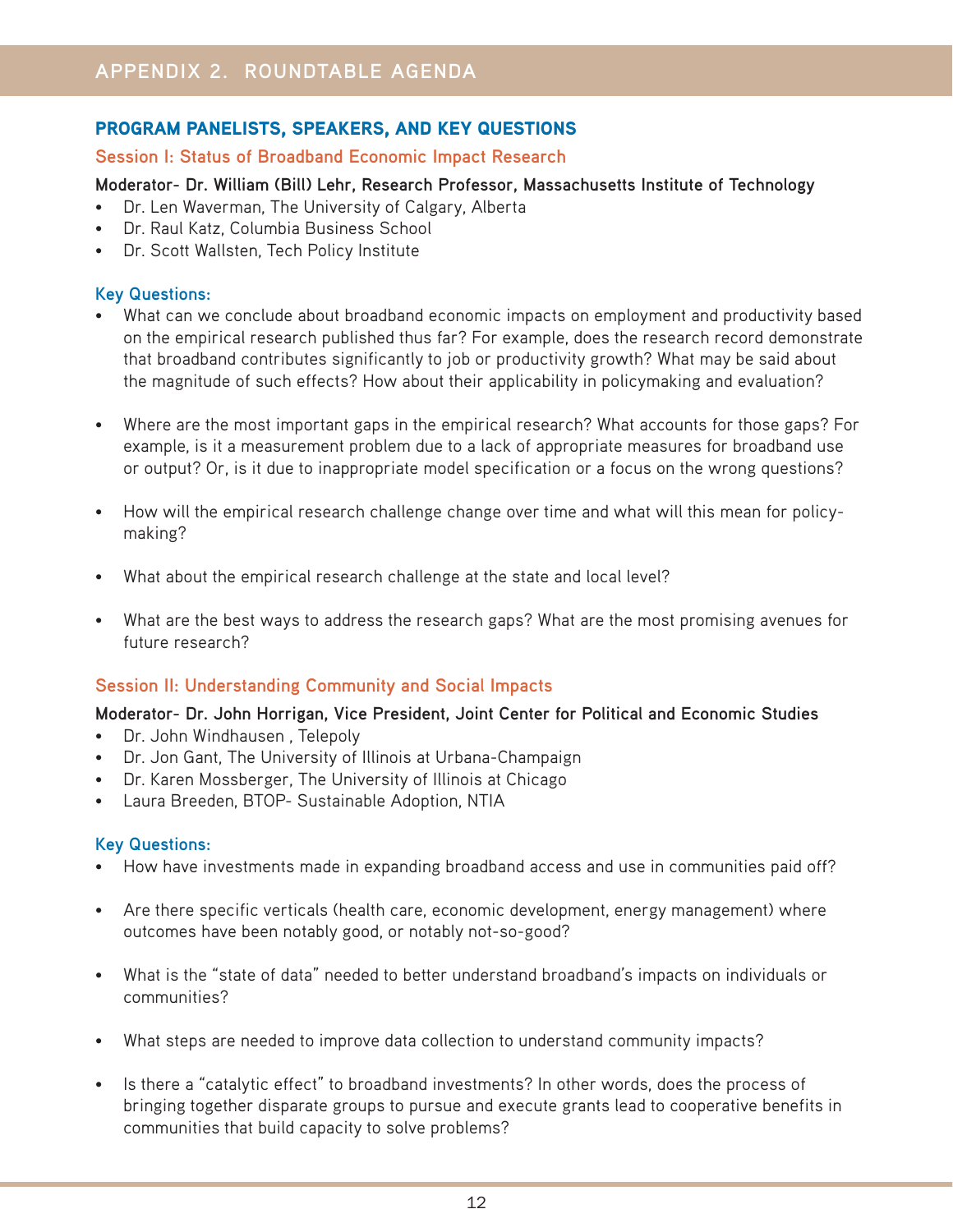- From looking at projects to connect communities with broadband (either individuals or institutions), are there any common "do's" and "don'ts" that policymakers (either at the state or federal levels) should be aware of?
- Looking ahead, many initiatives to improve broadband in communities will be looking for additional funding to sustain themselves. Do we have the knowledge base to give guidance to decision-makers?
- Given the evolution of the broadband ecosystem in the past four years, how should stakeholders (in states, in the non-profit sector, in the private sector, or in Washington) think differently about initiatives to use broadband to improve communities?

# **Lunch Speakers**

- Dr. Robert Atkinson, Information Technology and Innovation Foundation, author of Innovation Economies
- Blair Levin, Aspen Institute and Gig. U, author of The Politics of Abundance

# **Session III: Measurement and Data Challenges**

#### **Moderator - Dr. Edward Feser, Dean of the College of Fine and Applied Arts, University of Illinois-Urbana-Champaign**

- Anne Neville, State Broadband Initiative, NTIA
- Dr. Michael Mandel, Progressive Policy Institute
- Dr. Sascha Meinrath, New America Foundation
- Sandeep Taxali, Project Director, BTOP, NTIA
- Dr. Shannon Tufts, The University of North Carolina at Chapel Hill, Center for Public Technology

# **Key Questions:**

- Given the data available today, what are the broadband policy and research questions we are best equipped to answer? Given gaps in data, what kinds of questions are being neglected? What are the major challenges in broadband data collection and how can they be overcome?
- Among the neglected questions, which should be given highest priority for attention? What kinds of data collection should we prioritize to answer those questions? What level of financial resources will be needed to undertake that data collection?
- Who should be responsible for collecting broadband-related data? What are the appropriate roles of government at different levels (municipal, state, federal), of private sector data providers/ vendors, and of broadband suppliers?
- What kinds of research are needed to inform the data collection process itself? Do we need more/ better research and analysis on effective data collection techniques?
- To what extent are existing data driving the ways we are measuring impact? Are we neglecting important aspects of broadband impact because of our measurements? What kinds of research would help inform better measurement?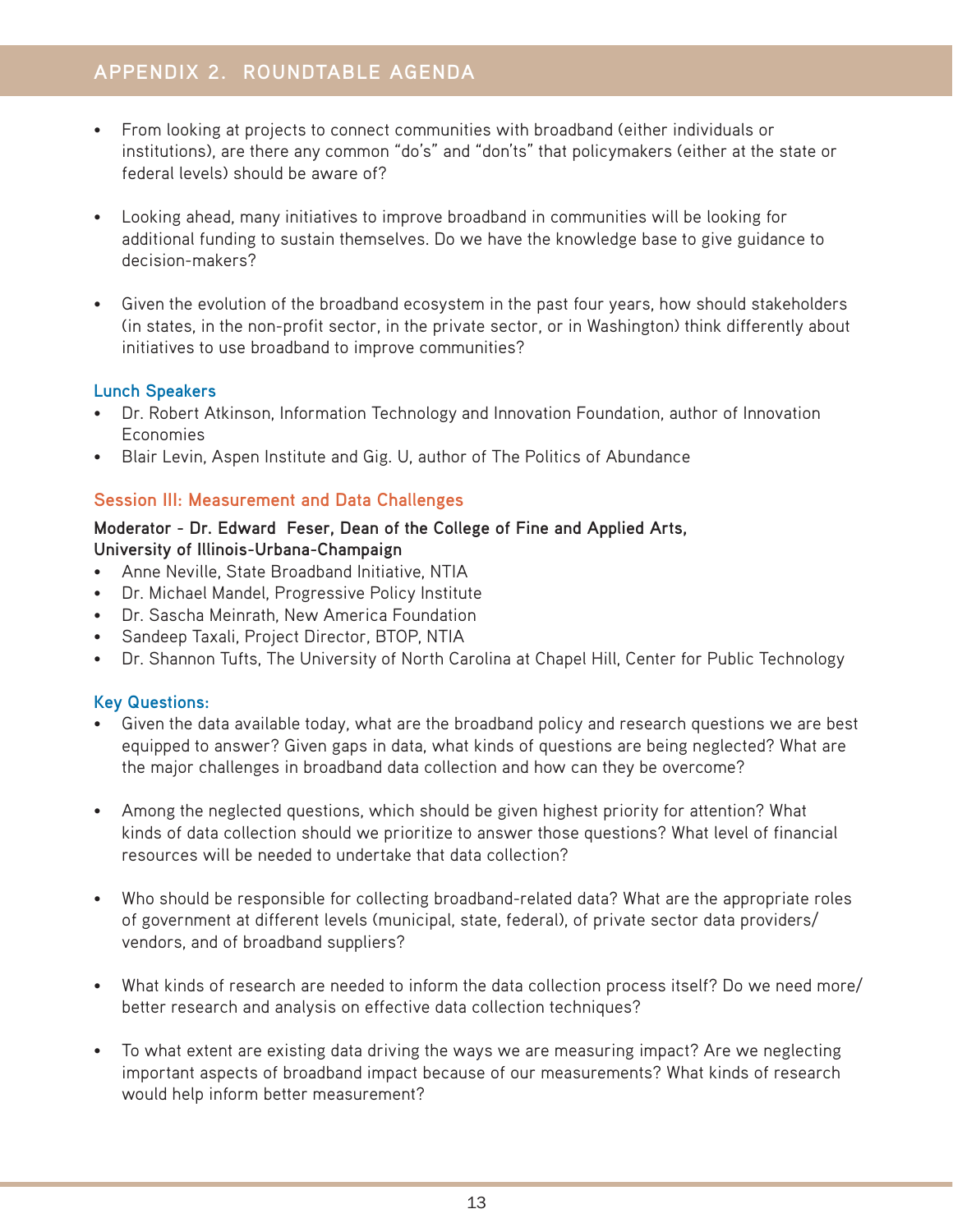# **Session IV: Evaluating Data for Policy Development**

#### **Moderator- Sharon Gillett, Senior Consultant, Communications Media Advisors**

- Dr. Stephen Rhody, ASR Analytics
- Dr. Steven Rosenberg, Federal Communications Commission
- Blair Levin, Aspen Institute

### **Key Questions:**

- How should policy makers deal with data sets that are collected or only available intermittently (e.g., available for one year because funding was available, but not reliably in future years)? Should policymakers aim to use the best data available, even if the data are available only once, or should they use data that may be less informative but can be relied upon for comparisons over time?
- What are best practices for reconciling commercial licensing agreements with the need to make public the analytic basis of policy decisions?
- What sources of funding should be developed to allow third-party analyses of policy-relevant data (i.e., analyses not done by government staff)?
- All three panelists have dealt with data collection from the state and local level of information needed to inform decisions at a federal level. What lessons did you learn from that data collection effort that might inform future program developments at the community, state, or federal level?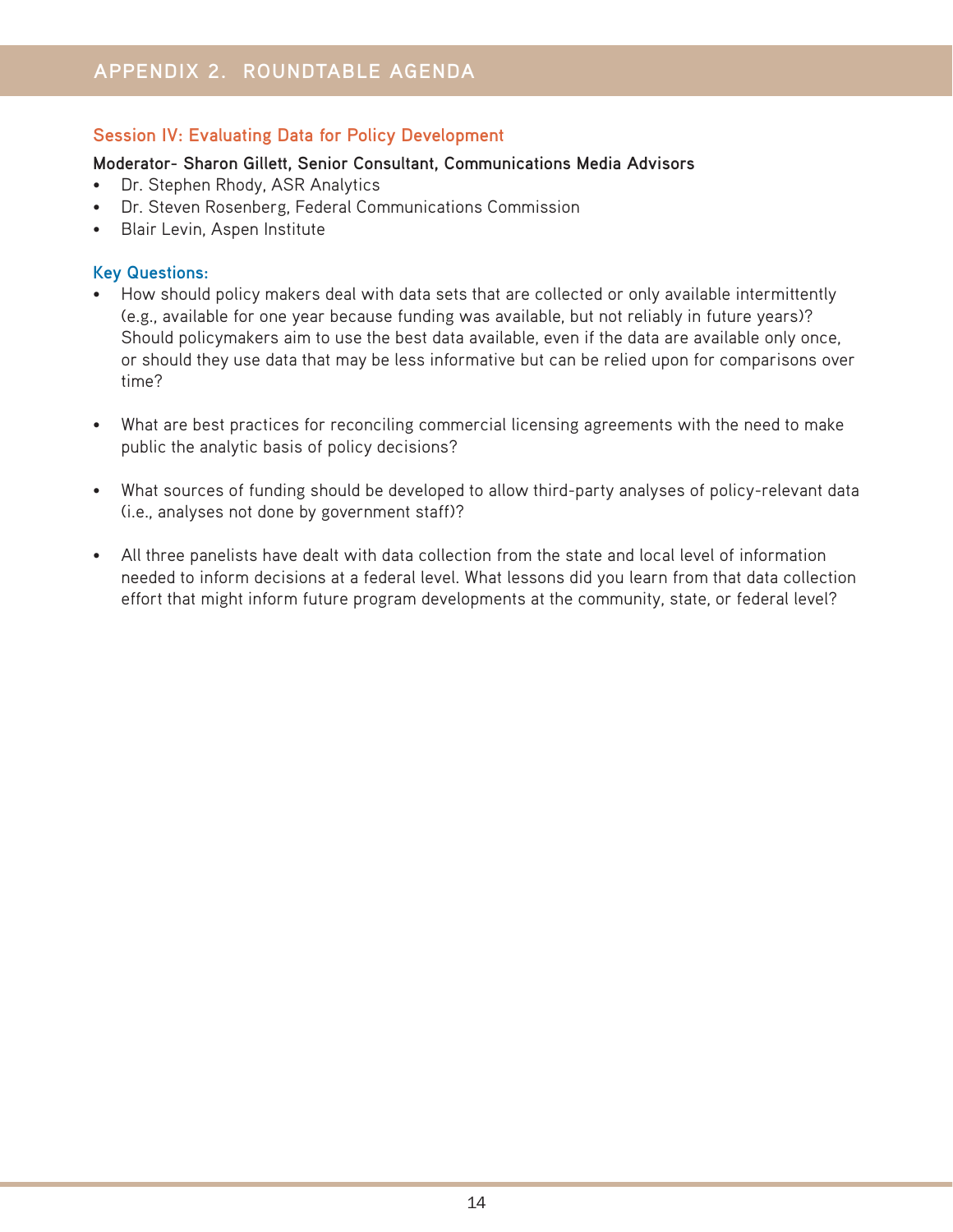# POLICY AND RESEARCH: HOW WELL DO WE UNDERSTAND THE FUTURE IMPACT OF BROADBAND?\*

**Prepared by Ken Wilson and Rebecca Powers Community Research Laboratory East Carolina University**

As a precursor to the December 2012 roundtable, a short web-survey was developed to assess experts' views of the importance of research on several areas of the Internet marketplace for effective policy development. Views of the adequacy of the research literature on the impacts of broadband on social and economic development were also assessed.

A short questionnaire was emailed to all invited participants of the research roundtable and to approximately 1,500 other technology experts, researchers and policy makers on the Telecommunications Policy Research Conference's (TPRC) mailing list. To better understand the difference in opinion between the invited participants and TPRC members, the results from each group were analyzed separately and then compared to each other. Respondents had about two weeks to complete the five minute questionnaire. By the deadline, 24 roundtable participants and an additional 114 TPRC respondents had completed the web-survey. Most (66 percent) of TPRC respondents who completed the questionnaire were academics. The rest worked for an Institute (22 percent) or the federal government (13 percent). Overall, most respondents work or conduct research in the areas of broadband policy (46 percent) or economics (30 percent). Others specialize in broadband technology (9 percent), data analysis (7 percent) or community development (7 percent).

# **Overall Findings**

Respondents reported that policy makers need better information in all key areas of the broadband marketplace: availability, adoption, pricing, speed, and usage. Respondents also indicated that the present base of knowledge is inadequate for policy stakeholders to fully understand the links between broadband and job growth, economic competitiveness, educational outcomes, civic engagement, health care outcomes, and energy efficiency, and the responses highlight the importance of collecting additional data on broadband pricing by speed tier.

The opinions of TPRC respondents were similar to those of the roundtable invitees and respondents listing broadband policy as their primary area of expertise reported similar opinions as other types of respondents.

<sup>\*</sup>The full report will be available at http://ncbroadband.gov after May 1, 2013.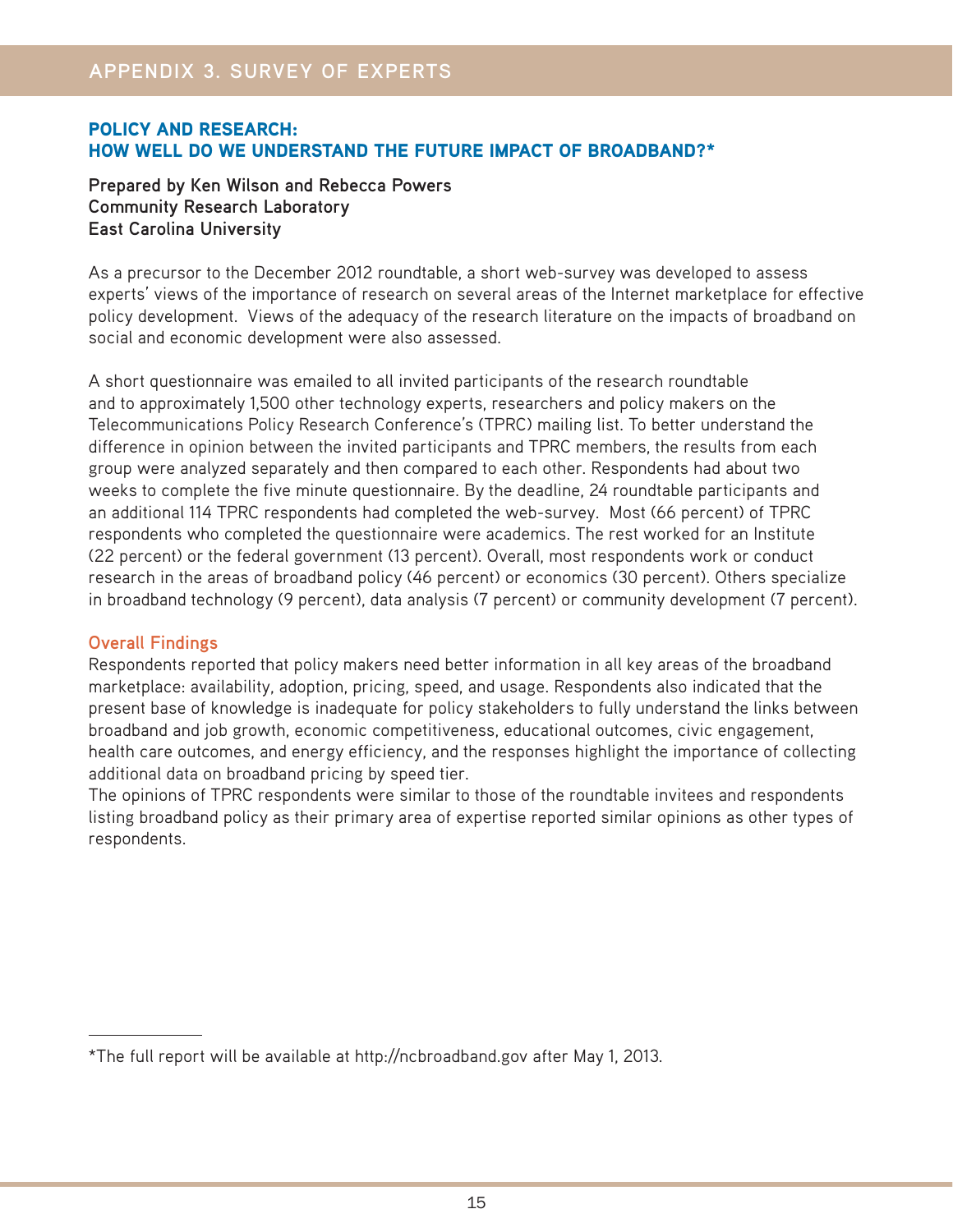# A DYNAMIC BROADBAND ECONOMIC IMPACT BIBLIOGRAPHY\*

Aron, Debra J. and Ingraham, Allan T. "The Effects of Legacy Pricing Regulation on Adoption of Broadband Service in the United States," Telecommunications Policy Research Council (TPRC). April 1, 2012. (Retrieved at http://ssrn.com/abstract=2032797 or http://dx.doi.org/10.2139/ssrn.203279)

Aron, Debra J. and David Burnstein. "Broadband Adoption in the United States: An Empirical Analysis." in Shampine, et al. (Eds.), *Down to the Wire: Studies in the Diffusion and Regulation of Telecommunications Technologies.* Haupaugge, NY:Nova Science Publishers, 2003. 119-138.

Atkinson, R., D. Castro and S.J. Ezell. "The Digital Road to Recovery: A Stimulus Plan to Create Jobs, Boost Productivity and Revitalize America." The Information Technology and Innovation Foundation, Washington, DC. 2009.

Atkinson, Robert and Ivy Shultz. "Broadband in America: Where it Is and Where it Is Going." Preliminary report prepared for staff of the FCC's Omnibus Broadband Initiative, Columbia Institute for Tele-Information (CITI). November 11, 2009.

Bailey, M. and R. Gordon. "The Productivity Slowdown, Measurement Issues, and the Explosion of Computer Power." *Brookings Papers on Economic Activity 2.* 1988. 347-432.

Bauer, Johannes M. and Shim, Woohyun. "Effects of Regulation on Innovation in the Information and Communications Sector." Telecommunications Policy Research Council (TPRC). August 12, 2012. (Retrieved at http://ssrn.com/abstract=2028523 or http://dx.doi.org/10.2139/ssrn.2028523)

Bauer, Steven, David D. Clark, and William Lehr. "A Data Driven Exploration of Broadband Traffic Issues: Growth, Management, and Policy." Telecommunications Policy Research Council (TPRC). March 26, 2012. (Retrieved at http://ssrn.com/abstract=2029058 or http://dx.doi.org/10.2139/ssrn.2029058)

Bauer, S., Clark, D and W. Lehr. "Broadband Microfoundations: The Need for Traffic Data." *Beyond Broadband Access.* 2009.

Bauer, Steve, David Clark and William Lehr. "Understanding Broadband Speed Measurements." *38th Research Conference on Communication, Information and Internet Policy (Telecommunications Policy Research Council (TPRC))*.Arlington ,VA: George Mason University School of Law, 2010.

Bazelon, C. "The Employment and Economic Impacts of Network Neutrality Regulation: An Empirical Analysis." *The Brattle Group.* 2010.

BCG. "Towards a Connected World: Socio-Economic Impact of Internet in Emerging Economies." The Boston Consulting Group (BCG). September 16, 2009.

Belloc, Filippo, Antonio Nicita and Maria Alessandra Rossi. "Whither Policy Design for Broadband Penetration? Evidence from 30 OECD Countries." *Telecommunications Policy,* 36(5). 2012. 382-98.

Benkler, Yochai. "Next Generation Connectivity: A Review of Broadband Internet Transitions and Policy from Around the World." Report prepared by the Berkman Center for Internet and Society at Harvard University for submission to the Federal Communications Commission. October 2009.

Bouras, C., E. Giannaka and T. Tsiatsos. "Identifying Best Practices for Supporting Broadband Growth: Methodology and Analysis." *Journal of Network and Computer Applications,* 32(4). 2009. 795-807.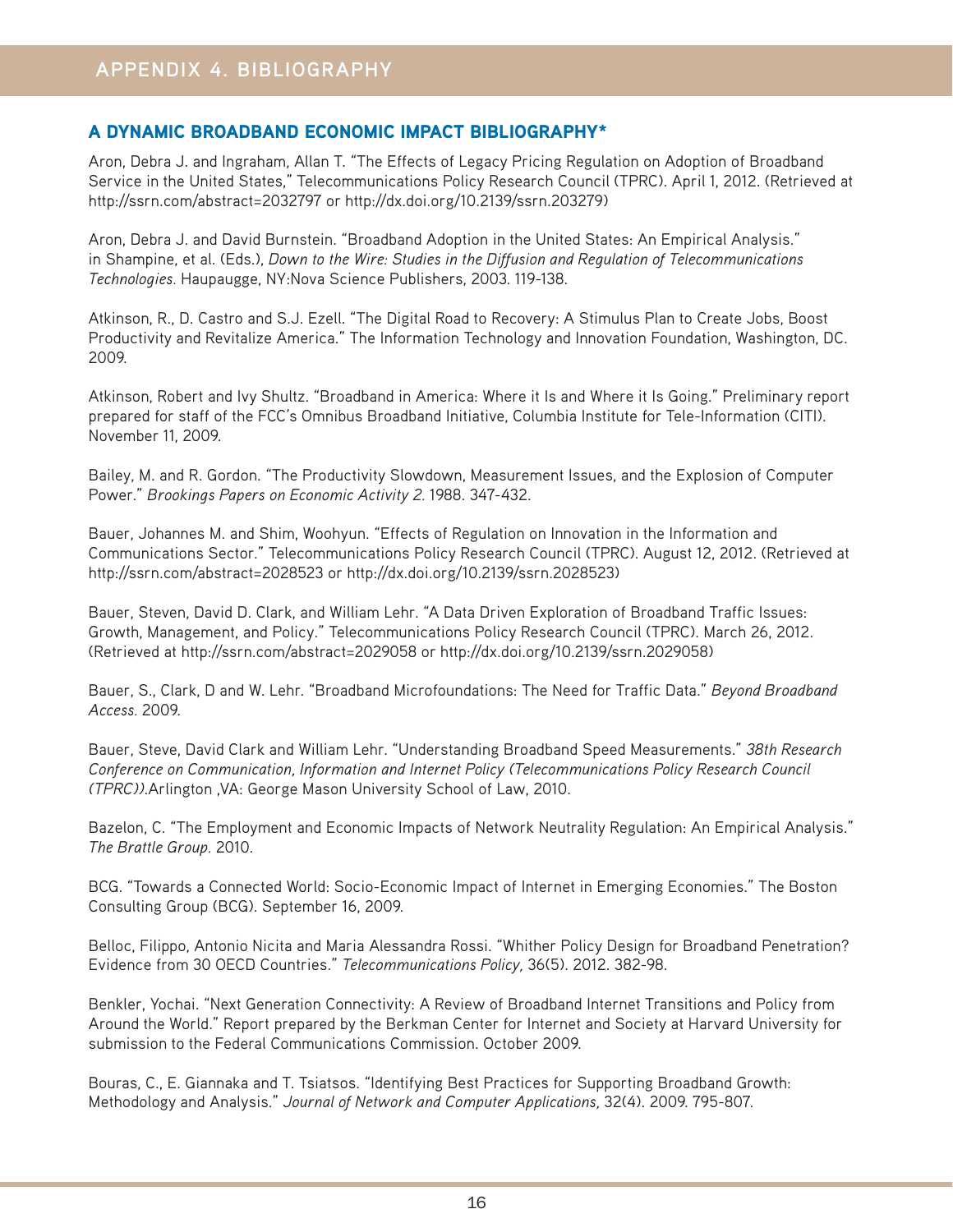Bresnahan, T. and M. Trajtenberg. "General Purpose Technologies: Engines of Growth." *Journal of Econometrics*  65. 1995. 83-108.

Brynjolfsson, E. and L. Hitt. "Paradox Lost? Firm-level Evidence on the Returns to Information Systems Spending." *Management Science* (reprinted in Willcocks, L. and Lester, S. (eds.). *Beyond The IT Productivity Paradox: Assessment Issues.* Maidenhead: McGraw Hill, April 1998.

Brynjolfsson, E. and L. Hitt. "Beyond Computation: Information Technology, Organizational Transformation, and Business Performance." *Journal of Economic Perspectives* 14 (4). Fall 2000. 23-48.

Champion, S., K. Kosec and C Stanton. "The Effects of Internet Access on Labor-Supply Decisions." *Time Warner Report Series.* Summer 2012, (Retrieved at http://www.twcresearchprogram.com/pdf/TWC\_Champion. pdf )

Cooper, Mark, "The Challenge of Digital Exclusion in America: A Review of the Social Science Literature and Its Implications for the National Broadband Plan." January 2010. (Retrieved at: http://fjallfoss.fcc.gov/ecfs/ document/view?id=7020384062)

Crandall, R. and H. Singer. "The Economic Impact of Broadband Investment." Broadband for America, Washington, DC. 2010. (Retrieved at http://www.broadbandforamerica.com/sites/default/themes/broadband/ images/mail/broadbandforamerica\_crandall\_singer\_final.docx)

Crandall, R., C. Jackson and H. Singer (2003) "The Effect of Ubiquitous Broadband Adoption on Investment, Jobs, and the US Economy." Criterion Economics, LLC, report prepared for the New Millennium Research Council 2003. (Retrieved at http://newmillenniumresearch.org/archive/bbstudyreport\_091703.pdf)

Crandall, Robert, William Lehr, and Robert Litan. "The Effects of Broadband Deployment on Output and Employment: A Cross-sectional Analysis of U.S. Data." *Issues in Economic Policy 6.* The Brookings Institution. July 2007. (Retrieved at http://www.brookings.edu/research/papers/2007/06/labor-crandall)

Crandall, R. and C. Jackson. "The \$500 Billion Opportunity: The Potential Economic Benefit of Wide-spread Diffusion of Broadband Internet Access." Washington DC: Criterion Economics, 2001.

Czernich, N., O. Falck, T. Kretschmer and L. Woessmann. "Broadband Infrastructure and Economic Growth." *The Economic Journal* 121(552). 2011. 505-32 (original study 2009)

Doms, M., T. Dunne and K. R. Troske. "Workers, Wages, and Technology." *The Quarterly Journal of Economics* 112(1). 1997. 253-90.

Eisenach, J., H. Singer and J. West. "Economic Effects of Tax Incentives for Broadband Infrastructure Deployment." Empiris Consulting, prepared on behalf of the Fiber-to-the-Home-Council. January 5, 2009.

EIU. "Digital Economy Rankings 2010 - Beyond e-Readiness, a report from the Economist Intelligence Unit." Prepared in cooperation with IBM Institute for Business Value and the Economist. 2010.

Federal Communications Commission. "Connecting America: the National Broadband Plan." Federal Communications Commission. Washington, DC, March 16. 2010.

Feser, E., and K. Wilson. "North Carolinians Online: Trends from the Citizens Surveys 1999-2004." a study on the behalf of the e-NC Authority. 2005.

Flamm, Kenneth and Anindya Chaudhuri. "An Analysis of the Determinants of Broadband Access." *Telecommunications Policy 31*. 2007. 312–326.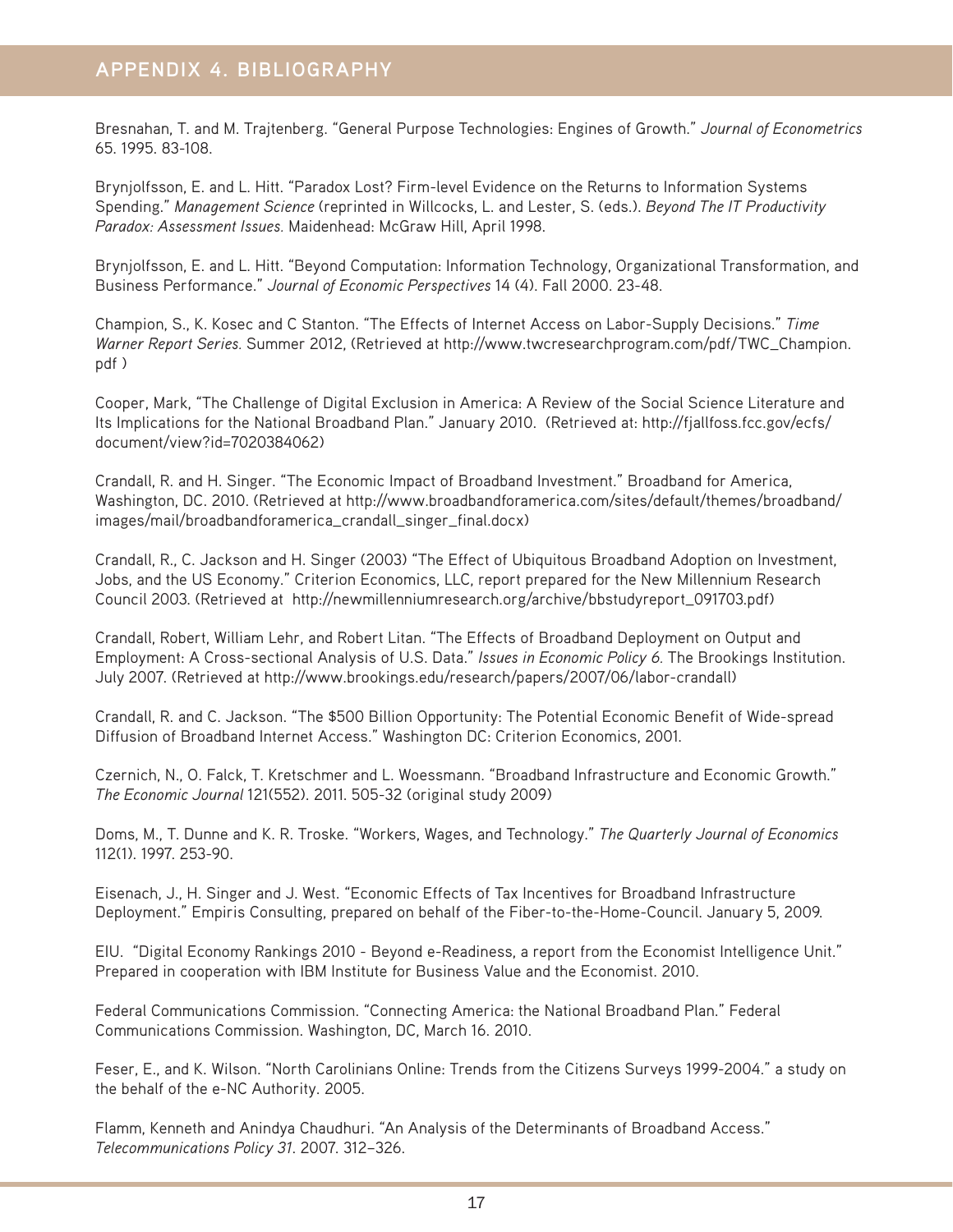Ford, George and Timothy Koutsky. "Broadband and Economic Development: a Municipal Case Study from Florida." *Applied Economic Studies*. April 2005 (Retrieved at http://www.aestudies.com/library/econdev.pdf) Fornefeld, M., G. Delaunay, and D. Elixmann. "The Impact of Broadband on Growth and Productivity." A study on behalf of the European Commission. Germany: DG Information Society and Media, 2008.

Fortunato, M. et al. "Promoting Fair Local Organizing for Broadband Delivery: Suggestions for Community-Level Action in Persistently Underserved Communities." Telecommunications Policy Research Council (TPRC). March 30, 2012. (Retrieved at http://ssrn.com/abstract=2031816 or http://dx.doi.org/10.2139/ssrn.2031816)

Franklin, M., P. Stam, and T. Clayton. "ICT Impact Assessment by Linking Data." *Economic and Labour Market Review* 3(10). 2009. 18-27

Fuss, M. and L. Waverman. "Canada's Productivity Dilemma: the Role of Computers and Telecom." report prepared for Bell Canada's submission to the Telecommunications Policy Review Panel, 2006 (updates results in included in "The Networked Computer: the Contribution of Computing and Telecommunications to Economic Growth and Productivity," London Business School Working Paper, DT05-001-2005). 2006.

Gant, Jon and Nicol Turner-Lee. "Government Strategy: Six Strategies for More Open and Participatory Government." The Aspen Institute Communications and Society Program and the John S. and James L. Knight Foundation. February, 2011.

Gant, Jon, Nicol Turner-Lee, Ying Li, Joseph S. Miller. "National Minority Broadband Adoption: Comparative Trends in Adoption, Acceptance and Use." Joint Center for Political and Economic Studies. February, 2010.

Gillett, Sharon, William Lehr and Carlos Osorio. "Local Government Broadband Initiatives." *Telecommunications Policy* 28(7). 2004. 537-58.

Gillett, Sharon, William Lehr and Carlos A Osorio. "Municipal Electric Utilities' Role in Telecommunications Services." *Telecommunications Policy*. Kidlington: 2006. 464.

Goolsbee, Austan. "The Value of Broadband and the Deadweight Loss of Taxing New Technology." *National Bureau of Economic Research Working Paper Series*, No. 11994 (published as Goolsbee, Austan. "The Value Of Broadband And Deadweight Loss Of Taxing New Technology," *Contributions to Economic Analysis and Policy 5(1) Article 8*. 2006.

Greenstein, Shane and Ryan C. McDevitt. "The Broadband Bonus: Accounting for Broadband Internet's Impact on U.S. GDP." Publication of Note, Technology Policy Institute. January 2009.

Greenstein, Shane and Ryan C. McDevitt. "Evidence of a Modest Price Decline in Us Broadband Services." *National Bureau of Economic Research Working Paper Series*, No. 16166. 2010.

Greenstein, S. and R. McDevitt. "Measuring the Broadband Bonus in Thirty OECD Countries." OECD Digital Economy Papers, No. 197, OECD Publishing. 2012. (Retrieved at http://dx.doi.org/10.1787/5k9bcwkg3hwf-en)

Grubesic, Tony. "The Spatial Distribution of Broadband Providers in the United States: 1999-2004." *Telecommunications Policy* 32(3-4). 2008. 212-33.

Hargittai, E. "Digital Natives Variation in Internet Skills and Uses among Members of the "Net Generation". *Sociological Inquiry*. 80(1). 2010. 92-113.

Hatfield, Dale. "The Challenge of Increasing Broadband Capacity." in *The Future of Digital Communications: Technical Perspectives.* Laguarda, Fernando (ed.) Time Warner Cable Essay Series, Fall 2010. 6-21. (Retrieved at http://www.twcresearchprogram.com/pdf/TWC%20Technical\_Hatfield.pdf )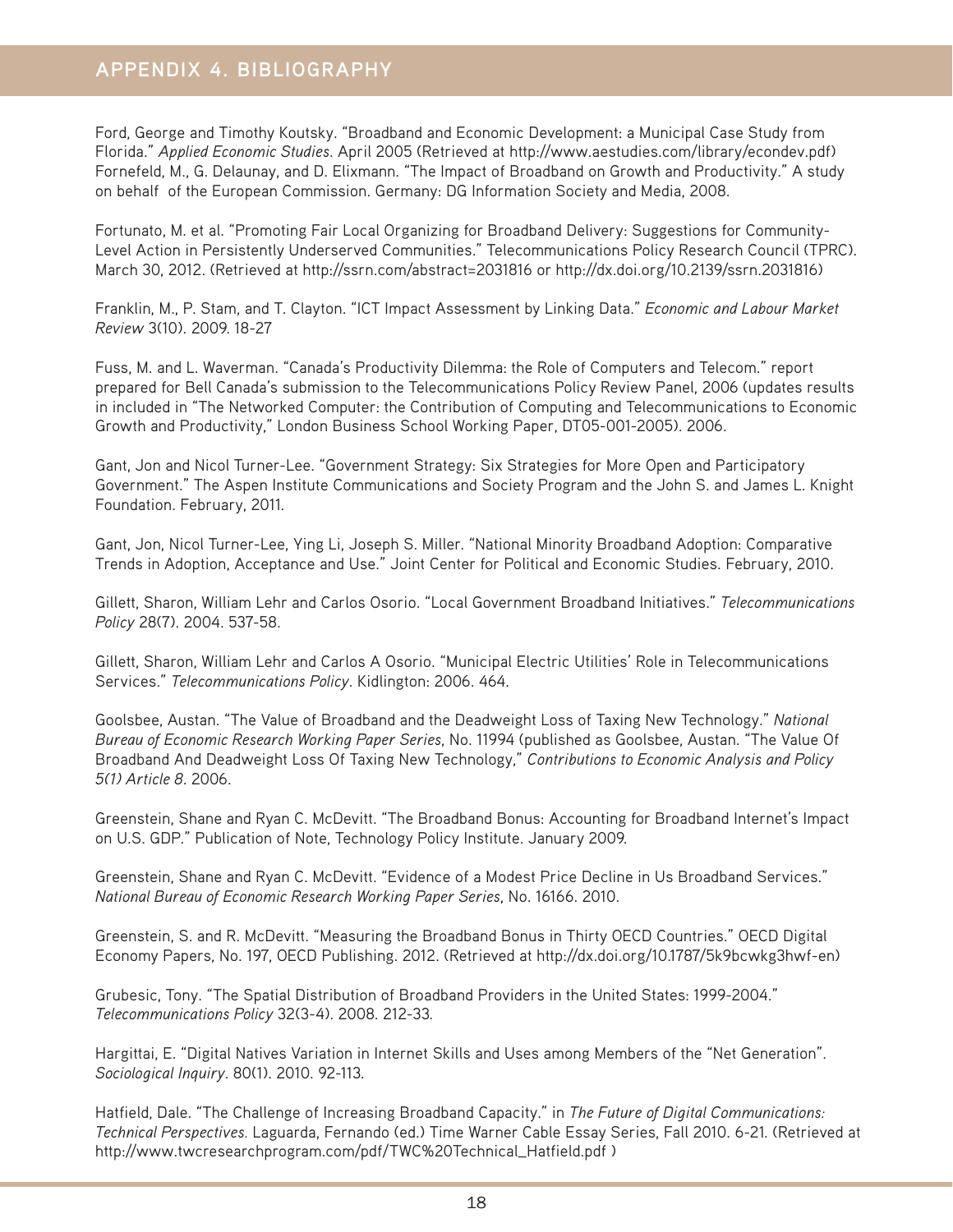Hauge, Janice A. and James E. Prieger. "Demand-Side Programs to Stimulate Adoption of Broadband: What Works?" *Review of Network Economics* 9(3)(Article 4). 2010.

Hauge, J.A. and M. Jamison. "Private Entrepreneurs?" Telecommunications Policy Research Council (TPRC). August 15, 2005. (Retrieved at http://ssrn.com/abstract=2120845 )

Holt, Lynne and Mark Jamison. "Broadband and Contributions to Economic Growth: Lessons from the US Experience." *Telecommunications Policy* 33 (10-11). 2009. 575-81.

Horrigan, John B. "What are the Consequences of Being Disconnected in a Broadband-Connected World?" *Daedalus 140(4)*. Fall 2011. 17–31.

Horrigan, John B. and Ellen Satterwhite. *"Adoption Paths: The Social Forces that Shape Uptake of Technology."* Telecommunications Policy Research Conference. 2010. (Retrieved at http://papers.ssrn.com/sol3/papers. cfm?abstract\_id=1989632)

Horrigan, John B. "Broadband Adoption in 2012." TechNet, Washington, D.C. March 2012. (Retrieved at http:// www.technet.org/wp-content/uploads/2012/03/TechNet-NBP-Broadband-Report-3-20-2012-FINAL1.pdf)

Horrigan, John B. "Recent Tech Adoption Trends and Implications for the Digital Divide." Telecommunications Policy Research Conference. 2012. (Retrieved at http://papers.ssrn.com/sol3/papers.cfm?abstract\_id=2031755)

Horrigan, John, "Broadband Adoption and Use in America." *OBI Working Paper Series 1*. Federal Communications Commission. February 2010.

Jayaker, Krishna. "Between Markets and Mandates: Approaches to Promoting Broadband Access for Persons with Disabilities." *Time Warner Cable Report Series.* Fall 2012. (Retrieved at http://www.twcresearchprogram. com/pdf/TWC\_Jayakar.pdf )

Loveman, G. "An Assessment of the Productivity Impact of Information Technologies." mimeo, Massachusetts Institute of Technology. September 1990.

International Telecommunications Union (ITU. "Impact of Broadband on the Economy: Research to Date and Policy Issues." ITU Telecommunications Development Sector Report, Geneva. April 2012 (Retrieved at http:// www.itu.int/ITU-D/treg/broadband/ITU-BB-Reports\_Impact-of-Broadband-on-the-Economy.pdf)

International Telecommunications Union (ITU). "Measuring the Information Society." International Telecommunications Union. Geneva, Switzerland. 2010.

International Telecommunications Union (ITU). "The World in 2010: ICT Facts and Figures." International Telecommunications Union, Geneva, Switzerland. 2010.

International Telecommunications Union (ITU). "Fixed Broadband Subscriptions per 100 Inhabitants." International Telecommunications Union, Geneva. 2010. (Retrieved at http://www.itu.int/ITU-D/ict/statistics/ material/excel/2010/Fixed\_bb\_10.xls)

International Telecommunications Union (ITU). "Mobile Broadband Subscriptions per 100 Inhabitants." International Telecommunications Union, Geneva. 2010. (Retrieved at http://www.itu.int/ITU-D/ict/statistics/ material/excel/2010/Mobile\_bb\_10.xls)

Jensen, R. "The Digital Provide: Information (Technology), Market Performance, and Welfare in the South Indian Fisheries Sector." *The Quarterly Journal of Economics 122(3)*. 2007. 879-924.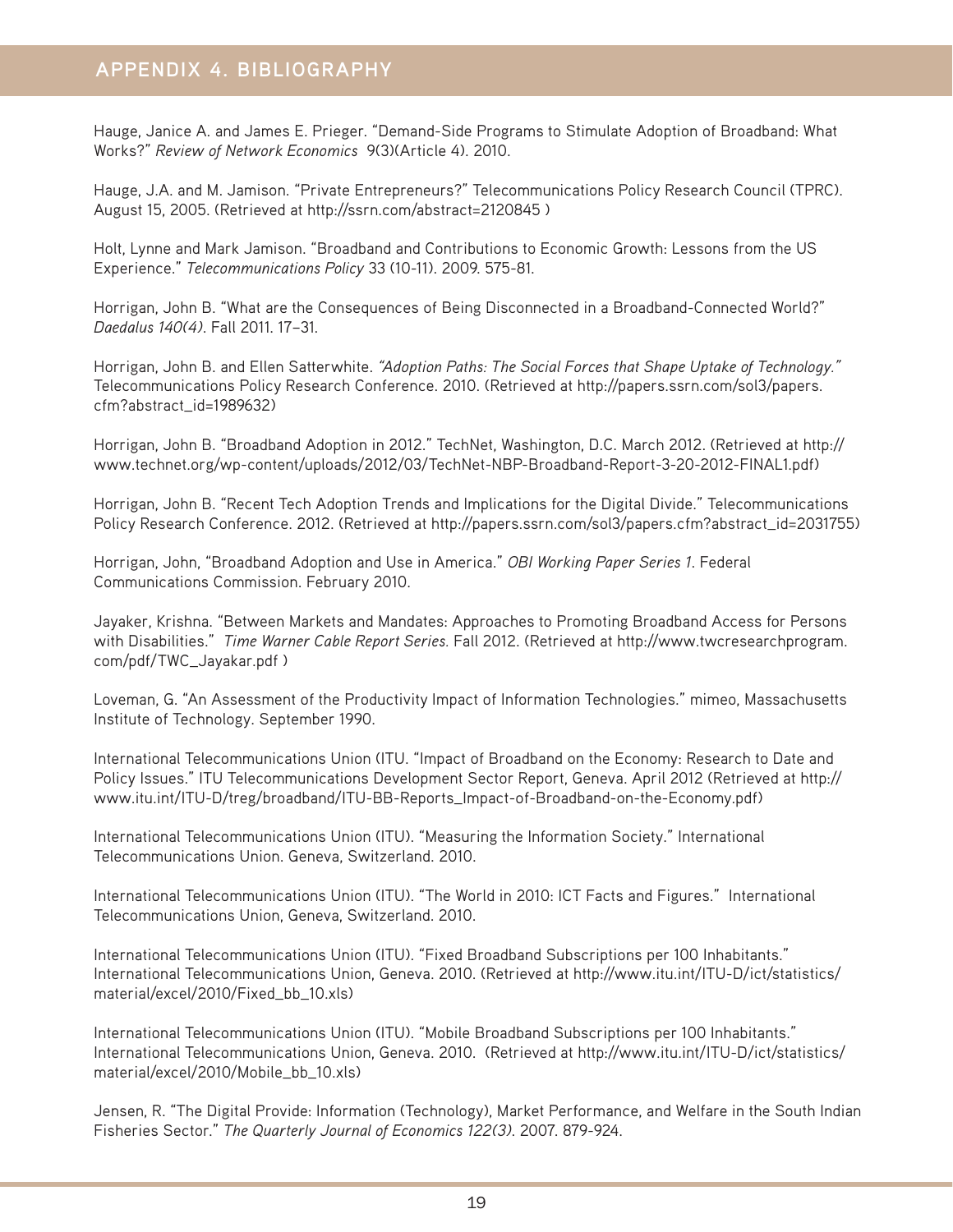Jorgenson, D. "Information Technology and the U.S. Economy." *American Economic Review 91*. March 2001. 1-33.

Jorgenson, D., M. Ho, and K. Stiroh. "A Retrospective Look at the U.S. Productivity Growth Resurgence." draft mimeo. Federal Reserve Bank of New York, February 21, 2007.

Kaplan, David and Karen Mossberger. " Prospects for Poor Neighborhoods in the Broadband Era." *Economic Development Quarterly* 26(1). 2012. 95-105.

Katz, R., P. Koutroumpis and F. Callorda. *"The Latin American Path Towards Digitization."* Submitted to *Info: The Journal of Policy, Regulation and Strategy for Telecommunications, Information and Media.* 2012.

Katz, R., E. Flore-Roux and F Callorda. *"Assessment of the Economic Impact of Taxation on Communications Investment in the United States."* Philadelphia, PA, Broadband Tax Institute, October 2012.

Katz, R. and P. Koutroumpis. "The Economic Impact of Telecommunications in Senegal." *Communications and Strategy.* June 2012

Katz, R. and P. Koutroumpis, P. *"Measuring Socio-Economic Digitization: a Paradigm Shift."* Telecommunications Policy Research Conference. 2012.

Katz, R. and Koutroumpis, P. "The Impact of Broadband in Panama." Geneva: Broadband Commission for Digital Development. April 2012.

Katz, R. and P. Koutroumpis. "The Impact of Broadband in Philippines." Geneva Broadband Commission for Digital Development. April 2012.

Katz, R. (2012) "The Impact of Broadband on the Economy: Research to Date and Policy Issues." Geneva: International Telecommunication Union. April 2012.

Katz, R., J Avila and G. Meille. "Economic Impact of Wireless Broadband in Rural America." CITI Working Paper. 2011.

Katz, R. "Data Requirements to Measure the Economic Impact of Broadband." Discussion Document prepared for the 8th World Telecommunication/ICT Indicators Meeting, Geneva, Switzerland. November 24-26, 2010.

Katz, R. "The Impact of Broadband on the Economy: Research to Date and Policy Issues." *International Telecommunication Union (ITU) GSR 2010 Discussion Paper.* Geneva, Switzerland. 2010.

Katz, R.and S. Suter. "The Impact of Broadband on Jobs and the German Economy." *Intereconomics* (1). January/February, 2010.

Katz, R. and J. Avila. "Estimating Broadband Demand and Its Economic Impact in Latin America." *Proceedings of the 4th ACORN-REDECOM Conference.* Brasillia. May 14-15. 2010.

Katz, R. and S. Suter. "Estimating the Economic Impact of the Broadband Stimulus Plan." Columbia Institute for Tele-Information Working Paper. February 2009.

Kelley, D. J. "A Study of the Economic and Community Benefits of Cedar Falls, Iowa's Municipal Telecommunications Network." 2003. (Retrieved from http://www.iprovo.net/projectInfoDocs/ economicAndCommunityBenefitsStudy.pdf.) Summarized and updated in *Broadband Properties Magazine*. May 2005. (Retrieved at http://www.baller.com/pdfs/cedarfalls\_white\_paper.pdf)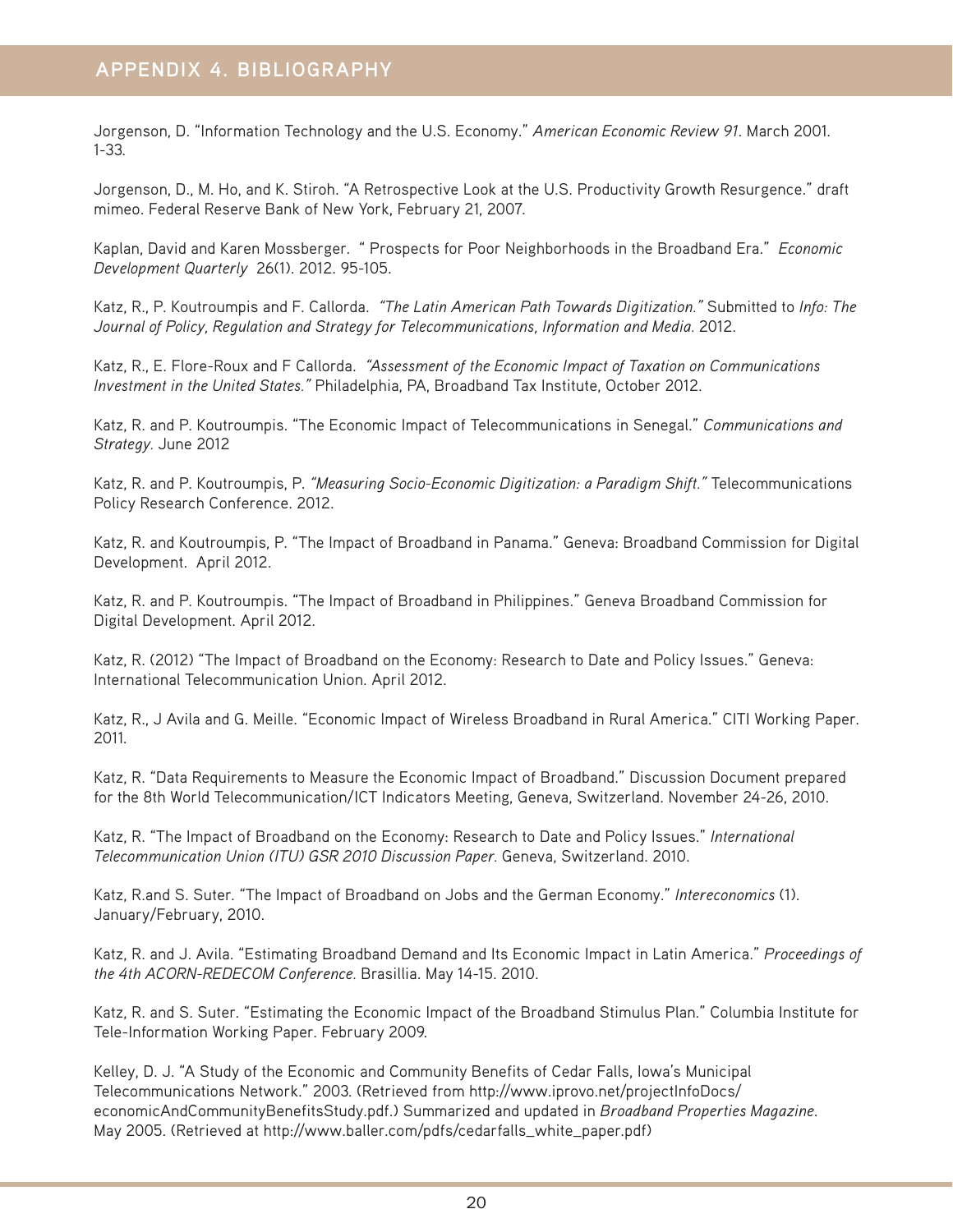Koutroumpis, P. "The Economic Impact of Broadband on Growth: A Simultaneous Approach." *Telecommunications Policy.* 2009. 33.

LaRose, Robert; Sharon Strover; Jennifer L. Gregg and Joseph Straubhaar. "The Impact of Rural Broadband Development: Lessons from a Natural Field Experiment." *Government Information Quarterly,* 28(1). 2011. 91-100. Lehr, William, Stephen Bauer, Mikko Heikkinen and David D. Clark. "Assessing Broadband Reliability: Measurement and Policy Challenges." Research Conference on Communication, Information and Internet Policy, Telecommunications Policy Research Council (TPRC). 2011.

Lehr, W. and T. Grieco. "Measurement and Assessment of Broadband Availability." Report prepared for John Adams Innovation Institute of the Massachusetts Technology Collaborative. January 2009.

Lehr, W, T. Grieco and G. Woo. "Broadband Metrics Best Practices: Review and Assessment." Report prepared for the John Adams Innovation Institute of the Massachusetts Technology Collaborative. February 2008.

Lehr, William, Carlos Osorio, Sharon Gillett, and Marvin A. Sirbu. "Measuring Broadband's Economic Impact." Prepared for Telecommunications Policy Research Conference (TPRC), Arlington, VA. September 2005.

Lehr, W. and F. Lichtenberg. "Information Technology and Its Impact on Productivity: Firm-level Evidence from Government and Private Data Sources, 1977-1993." *Canadian Journal of Economics, 32(2)*. April 1999. 335-362.

Lehr, W. and F. Lichtenberg. "Computer Use and Productivity Growth in US Federal Government Agencies, 1987-92." *The Journal of Industrial Economics, 46(2).* 1998. 257-79.

Lennett, B., S.J. Morris and G. Byrum. "Universities as Hubs for Next-Generation Networks." New America Foundation. 2012. (Retrieved from http://newamerica.net/sites/newamerica.net/files/policydocs/ Universities%20as%20Hubs%20for%20Next-Generation%20Networks\_3.pdf)

Litan, R. "Great Expectations: Potential Economic Benefits To the Nation from Accelerated Broadband Deployment to Older Americans and Americans with Disabilities." White paper prepared for New Millennium Research Council, Washington DC. December 2005.

Mandel, M. "Where the Jobs Are: The App Economy." W. D. TechNet. February 7, 2012. (Retrieved at http://www.technet.org/wp-content/uploads/2012/02/TechNet-App-Economy-Jobs-Study.pdf)

Matsaganis, Matthew. "Broadband Adoption and Internet Use Among Latinos." *Time Warner Cable Essay Series.*  Winter 2012. (Retrieved from http://www.twcresearchprogram.com/pdf/TWC\_MatsaganisReport.pdf )

Miranda, Luiz C. M. and Carlos A. S. Lima. "Trends and Cycles of the Internet Evolution and Worldwide Impacts." *Technological Forecasting and Social Change* 79(4). 2012. 744-65.

Mossberger, Karen, Caroline Tolbert, and Allison Hamilton. *"Measuring Digital Citizenship: Mobile Access and Broadband." International Journal of Communication 6.* 2012. (Retrieved at http://ijoc.org/ojs/index.php/ijoc)

Mossberger, Karen, Caroline Tolbert, and William Franko. *Digital Cities: The Internet and the Geography of Opportunity.* Oxford University Press, November 2012.

Mossberger, Karen, Caroline J. Tolbert, Daniel Bowen, and Benedict Jimenez. "Unraveling Different Barriers to Internet Use: Urban Residents and Neighborhood Effects." *Urban Affairs Review* 48(6). November 2012.

Mossberger, Karen, Caroline J. Tolbert and Michele A. Gilbert. "Race, Place, and Information Technology." *Urban Affairs Review* 41 (5). 2006. 583-620.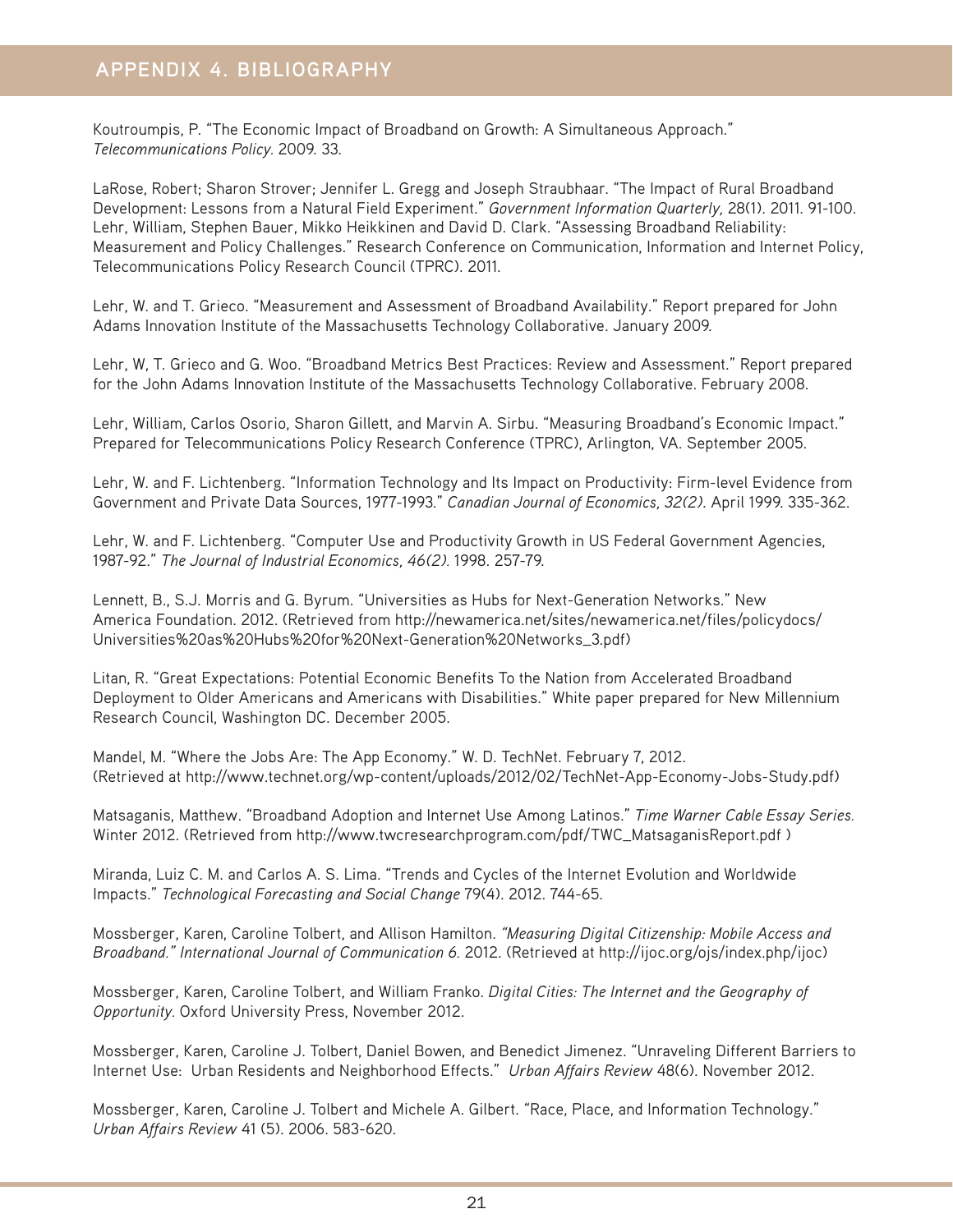Mossberger, Karen, Caroline J. Tolbert and Mary Stansbury. *Virtual Inequality: Beyond the Digital Divide.*  Washington, DC: Georgetown University Press, 2003.

Morrison, C., and E. Berndt. "Assessing the Productivity of Information Technology Equipment in U.S. Manufacturing Industries." National Bureau of Economic Research (NBER) Working Paper No. 3582. January 1991.

National Cable and Telecommunications Association (NCTA). *"NCTA 2012 Broadband/Internet Availability Survey Report."* March 2012. (Retrieved from http://www.ntca.org/images/stories/Documents/Advocacy/Surve yReports/2011ntcabroadbandsurveyreport.pdf)

NTIA. *"Digital Nation: Expanding Internet Usage."* NTIA Research Preview. " February 2011. U.S. Department of Commerce. February 2011. (Retrieved at http://www.ntia.doc.gov/files/ntia/publications/ntia\_internet\_use\_ report\_february\_2011.pdf

Organisation for Economic Co-operation and Development (OECD). "Economic Impact of Internet/Broadband Technologies." DSTI/ICCP/IE(2011)1/REV1, Working Party on the Information Economy, Directorate for Science, Technology and Industry. OECD, Paris. May 30, 2011.

Organisation for Economic Co-operation and Development (OECD). "Broadband Portal, Penetration – Actual Lines, Exhibit 1d: Fixed and Wireless Broadband Subscriptions per 100 Inhabitants." June 2010 (Retrieved at http://www.oecd.org/sti/broadband/oecdbroadbandportal.htm)

Oh, S.; J. Ahn and B. Kim. "Adoption of Broadband Internet in Korea: The Role of Experience in Building Attitudes." *Journal of Information Technology,* 18(4). 2003. 267-80.

Oliner, S. and D. Sichel. "Computers and Output Growth Revisited: How Big is the Puzzle?" *Brookings Papers on Economic Activity (2).* 1994. 273-317.

Park, Euna and Jayakar, Krishna. "Implementation of BTOP Funding for Public Computing Centers: Perspectives from Principal-Agent Theory." Telecommunications Policy Research Council (TPRC). September 23, 2011. (Retrieved at http://ssrn.com/abstract=1985774)

Pociask, S. "Building a Nationwide Broadband Network: Speeding Job Growth." White paper prepared for New Millennium Research Council by TeleNomic Research. February 2002.

Prieger, James. "The Broadband Digital Divide and the Economic Benefits of Mobile Broadband for Rural Areas." Pepperdine University, School of Public Policy Working Papers. Paper 41. 2012. (Retrieved at http:// digitalcommons.pepperdine.edu/sppworkingpapers/41)

Qiang, C. "Broadband Infrastructure Investment in Stimulus Packages: Relevance for Developing Countries." Briefing paper prepared for Global ICT Department, World Bank. June 2009. (Retrieved at: http://siteresources.worldbank.org/EXTINFORMATIONANDCOMMUNICATIONANDTECHNOLOGIES/ Resources/282822-1208273252769/Broadband\_Investment\_in\_Stimulus\_Packages.pdf)

Qiang, C. and C. Rossotto. "Economic Impacts of Broadband." Published in *Information and Telecommunications for Development.* World Bank, 2009.

Reynolds, T., "Telecommunications Investment as an Economic Stimulus." OECD presentation to World Bank Workshop. June 22, 2009. (Retrieved at http://siteresources.worldbank.org/INTEDEVELOPMENT/Resources/ Reynolds-2009-06-22-BroadbandStimulus.pptx)

Roach, S. "America's Technology Dilemma: a Profile of the Information Economy." *Morgan Stanley Special Economic Study,* New York. April 1987.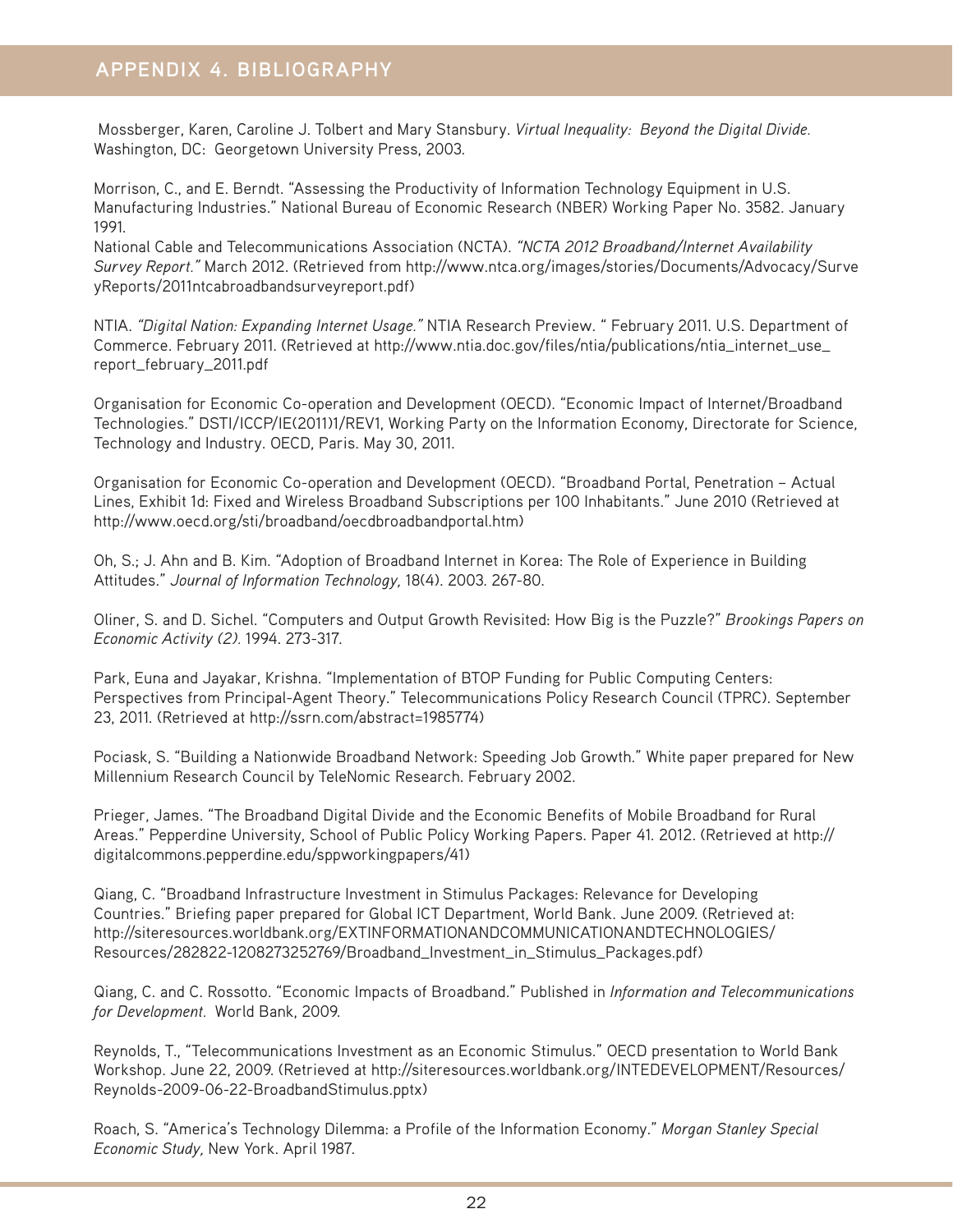Rood, Hendrik, et al. "Usability of Broadband Performance Measurements for Statistical Surveys." Telecommunications Policy Research Council. March 31, 2012. (Retrieved at http://ssrn.com/abstract=2032598 or http://dx.doi.org/10.2139/ssrn.2032598)

Rosston, Gregory L. and Scott J. Wallsten. "The Path to Universal Broadband: Why We Should Grant Low-Income Subsidies and Use Experiments and Auctions to Determine the Specifics." *The Economists' Voice* 8.1. 2011. (Retrieved at http://works.bepress.com/scott\_wallsten/4)

Rosston, Gregory, Scott Savage, and Donald Waldman. "Household Demand for Broadband Internet in 2010." Forthcoming in *Advances in Economic Analysis & Policy*. 2010.

Sabbagh, K, et. al. "Maximizing the Impact of Digitization." Dutta, S., Bilbao-Osorio, B.(eds.). *The Global Information Technology Report 2012.* Geneva: World Economic Forum. 2012.

Schadelbauer, Rick. "All Aboard? Tackling Broadband Adoption." Presented at the NTIA Broadband Adoption Summit, Washington, D.C.. April 6, 2011. (Retrieved from http://www.ntca.org/images/stories/NTCA\_images/ Advocacy/BroadbandAdoption/2011BbandAdoptionSummit.pdf)

Settles, Craig. "Moving the Needle Forward on Broadband and Economic Development." October 2012. (Retrieved from http://www.cjspeaks.com/msp/IEDC2012.pdf)

Strategic Networks Group. "Economic Impact Study of the South Dundas Township Fibre Network." Prepared for the United Kingdom's Department of Trade and Industry. 2003

Strover, Sharon. "America's Forgotten Challenge: Rural Access." ch. 11 in *...and Communications for All: A Policy Agenda for the New Administration.* A.M. Schejter (Ed.), Lanham: Lexington Books. 2009.

Thompson Jr., Herbert G. and Christopher Garbacz . "Economic Impacts of Mobile Versus Fixed Broadband." *Telecommunications Policy*, 35(11). 2011. 999-1009.

Timmer, M. and B. van Ark. "Does Information and Communication Technology Drive EU-US Productivity Growth Differentials?" *Oxford Economic Papers* 57(4). 2005. 693-716.

Tongia , Rahul and Ernest Wilson. "Turning Metcalfe on His Head: The Multiple Costs of Network Exclusion." Telecommunications Policy Research Conference. 2007. (Retrieved at http://in3.uoc.edu/opencms\_portalin3/ export/sites/default/PDF/communication-technologies-in-latin-america-and-africa/Chapter\_03\_Mariscal.pdf)

Tolbert, Caroline J., Karen Mossberger, and Ramona McNeal. "Institutions, Innovation and E-Government in the American States." *Public Administration Review* 68 (3) May-June. 2008. 54-63.

Tolbert, Caroline J., Karen Mossberger, Bridgett King, and Gena Miller. "Are All American Women Making Progress Online? African-Americans and Latinas." *Information Technologies and International Development* (2). 2007. 61-88.

Tolbert, Caroline J. and Karen Mossberger. "The Effects of E-Government on Trust and Confidence in Government." *Public Administration Review* 66 (3). 2006. 354-69.

Van Gaasbeck, Kristin. "A Rising Tide: Measuring the Economic Effects of Broadband Use across California." *The Social Science Journal*, 45(4). 2008. 691-99.

Wallsten, Scott J. and John W. Mayo. "From Network Externalities to Broadband Growth Externalities: a Bridge Not Yet Built." *Review of Industrial Organization* 38.2. 2011. 173-190. (Retrieved at http://works.bepress.com/ scott\_wallsten/66/ )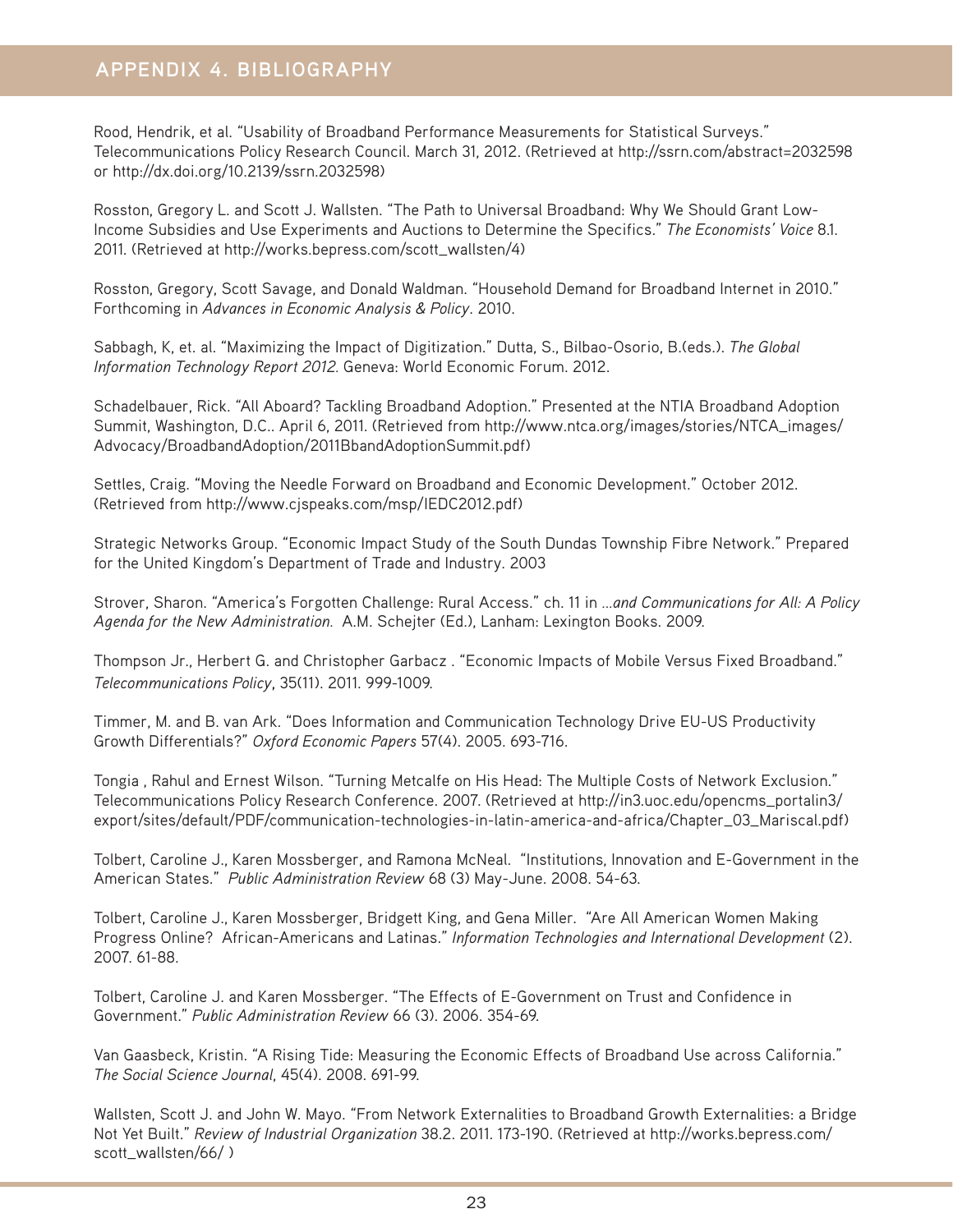Wallsten, Scott J. "How to Create a More Efficient Broadband Universal Service Program by Incorporating Demand and Cost-Effectiveness Analysis." *Technology Policy Institute Working Paper.* 2011. (Retrieved at http:// works.bepress.com/scott\_wallsten/65)

Wallsten, Scott J. "What Gets Measured Gets Done: Stop Focusing on Irrelevant Broadband Metrics." *Communications of the ACM* 54.11. 2011. 26-28. (Retrieved at http://works.bepress.com/scott\_wallsten/69)

Wallsten, Scott J. and James Riso. "Residential and Business Broadband Prices Part 2: International Comparisons." *Technology Policy Institute Working Paper.* 2010. (Retrieved at http://works.bepress.com/scott\_ wallsten/60)

Wallsten, Scott J. and James Riso. "Residential and Business Broadband Prices Part 1: An Empirical Analysis of Metering and Other Price Determinants." *Technology Policy Institute Working Paper.* 2010. (Retrieved at http:// works.bepress.com/scott\_wallsten/59)

Wallsten, Scott J. "The Future of Digital Communications Research and Policy." *Federal Communications Law Journal* 63(1). 2010. 33-42. (Retrieved at http://works.bepress.com/scott\_wallsten/58)

Wallsten, Scott J. "Measuring the Effectiveness of the Broadband Stimulus Plan." *The Economists' Voice* 6(6). 2009. (Retrieved at http://works.bepress.com/scott\_wallsten/8)

Wallsten, Scott J. "Understanding International Broadband Comparisons." Technology Policy Institute Working Paper. 2008. (Retrieved at http://works.bepress.com/scott\_wallsten/48)

Waverman, L. "Economic Impact of Broadband: An Empirical Study." LECG, a study prepared for Nokia-Siemens Networks as part of the Connectivity Scorecard. 2009.

Waverman, L. and K. Dasgupta. "How to Maximize the Economic Impact of Mobile Communications: The Four Waves." *Chapter 1.4 in The Global Information Technology Report 2008-2009.* World Economic Forum. 2009.

Wijewardena, M, C. Hardy and V. Wilson. "Connecting the Dots: Linking Broadband Adoption to Job Creation and Job Competitiveness." *Time Warner Report Series.* Winter 2012. (Retrieved at http://www.twcresearchprogram. com/pdf/TWC\_WijewardenaReport.pdf )

Wilson, K. and R. Power. "Digital Technology and Internet Access Trends in North Carolina: 1999-2011." A study on behalf of the e-NC Authority. 2011. (Retrieved at http://www.ncbroadband.gov/broadband-101/research

\* It is the intent of NC Broadband to maintain this bibliography as a dynamic resource that can be accessed on its website (http://www.ncbroadband.gov). This crowd-sourced archive of basic and applied research will be improved by additions submitted by readers of this report and others to the attention of Deborah Watts, NC Broadband Research Director at dwatts@ncbroadband.org.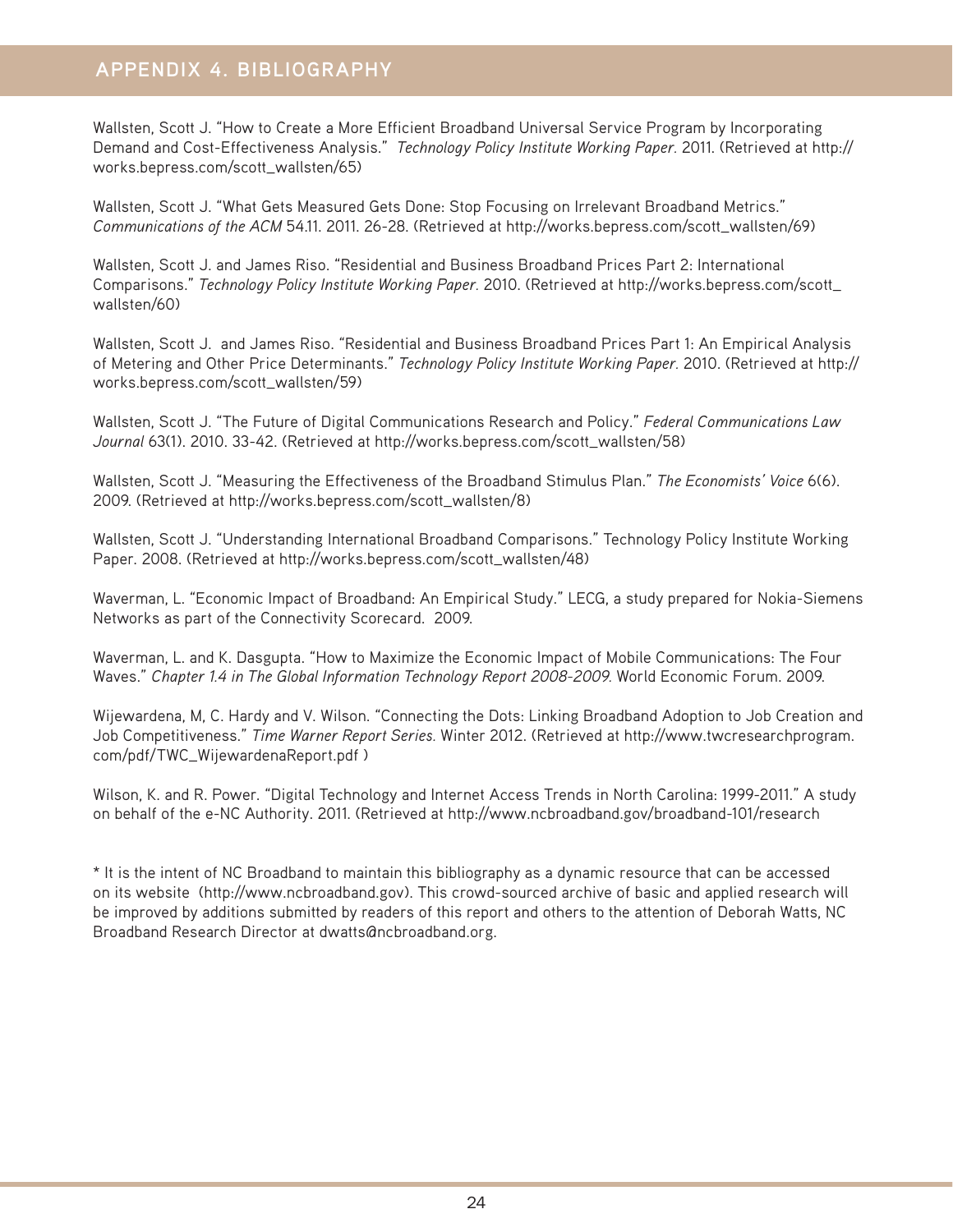500 copies of this document were printed at a cost of \$1,695.05 or \$3.39 per copy.